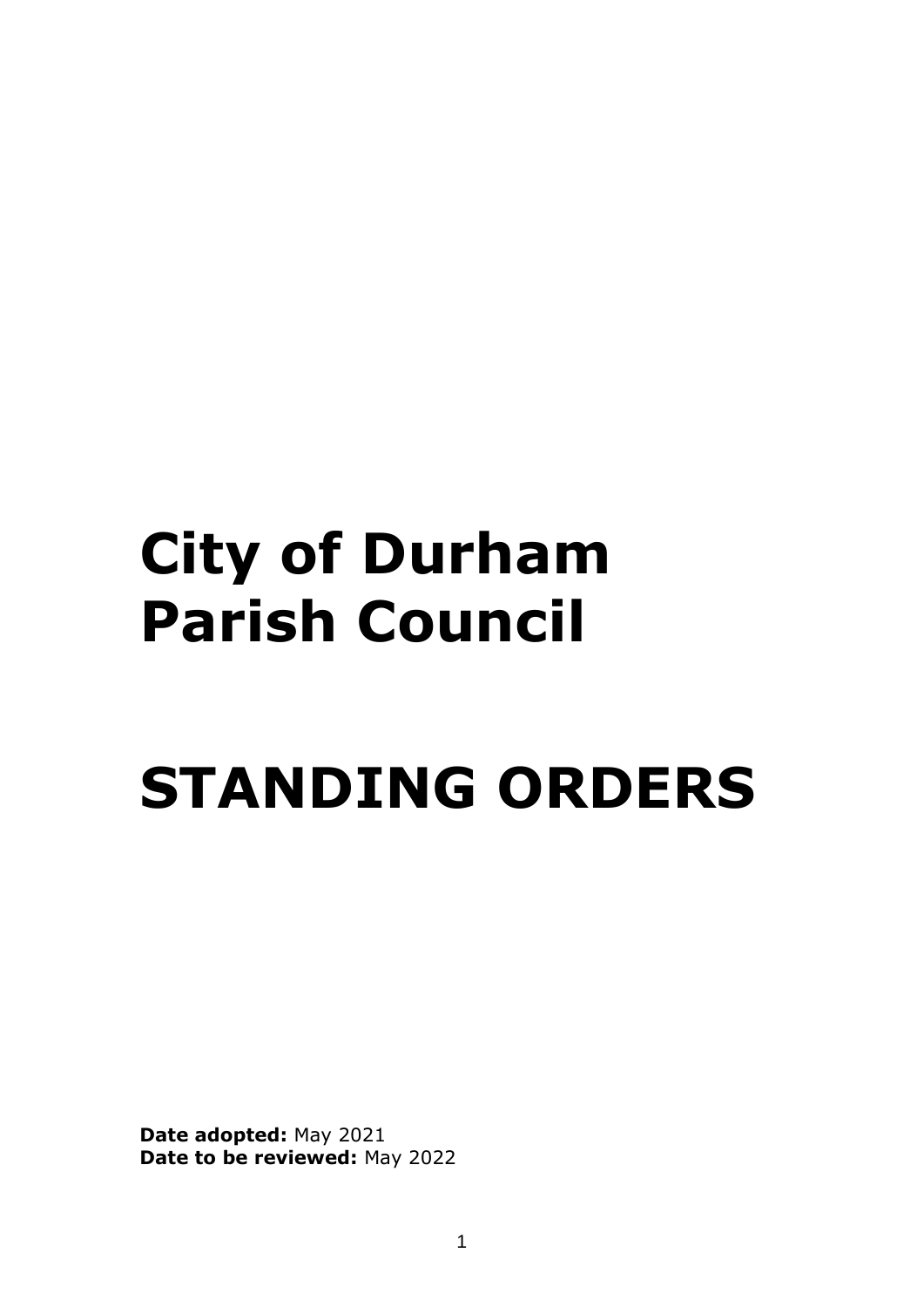| 1. |                                                                                                   |  |
|----|---------------------------------------------------------------------------------------------------|--|
| 2. |                                                                                                   |  |
| З. |                                                                                                   |  |
| 4. |                                                                                                   |  |
| 5. |                                                                                                   |  |
| 6. | <b>EXTRAORDINARY MEETINGS OF THE COUNCIL,</b>                                                     |  |
| 7. |                                                                                                   |  |
| 8. |                                                                                                   |  |
| 9. | <b>MOTIONS FOR A MEETING THAT REQUIRE WRITTEN</b><br>NOTICE TO BE GIVEN TO THE PROPER OFFICER  14 |  |
|    | 10. MOTIONS AT A MEETING THAT DO NOT REQUIRE                                                      |  |
|    |                                                                                                   |  |
|    |                                                                                                   |  |
|    |                                                                                                   |  |
|    |                                                                                                   |  |
|    |                                                                                                   |  |
|    |                                                                                                   |  |
|    |                                                                                                   |  |
|    |                                                                                                   |  |
|    |                                                                                                   |  |
|    | 20. RESPONSIBILITIES TO PROVIDE INFORMATION  25                                                   |  |
|    | <b>21. RESPONSIBILITIES UNDER DATA PROTECTION</b>                                                 |  |
|    |                                                                                                   |  |
|    |                                                                                                   |  |
|    | 24. COMMUNICATING WITH DISTRICT AND COUNTY OR                                                     |  |
|    |                                                                                                   |  |
|    |                                                                                                   |  |
|    |                                                                                                   |  |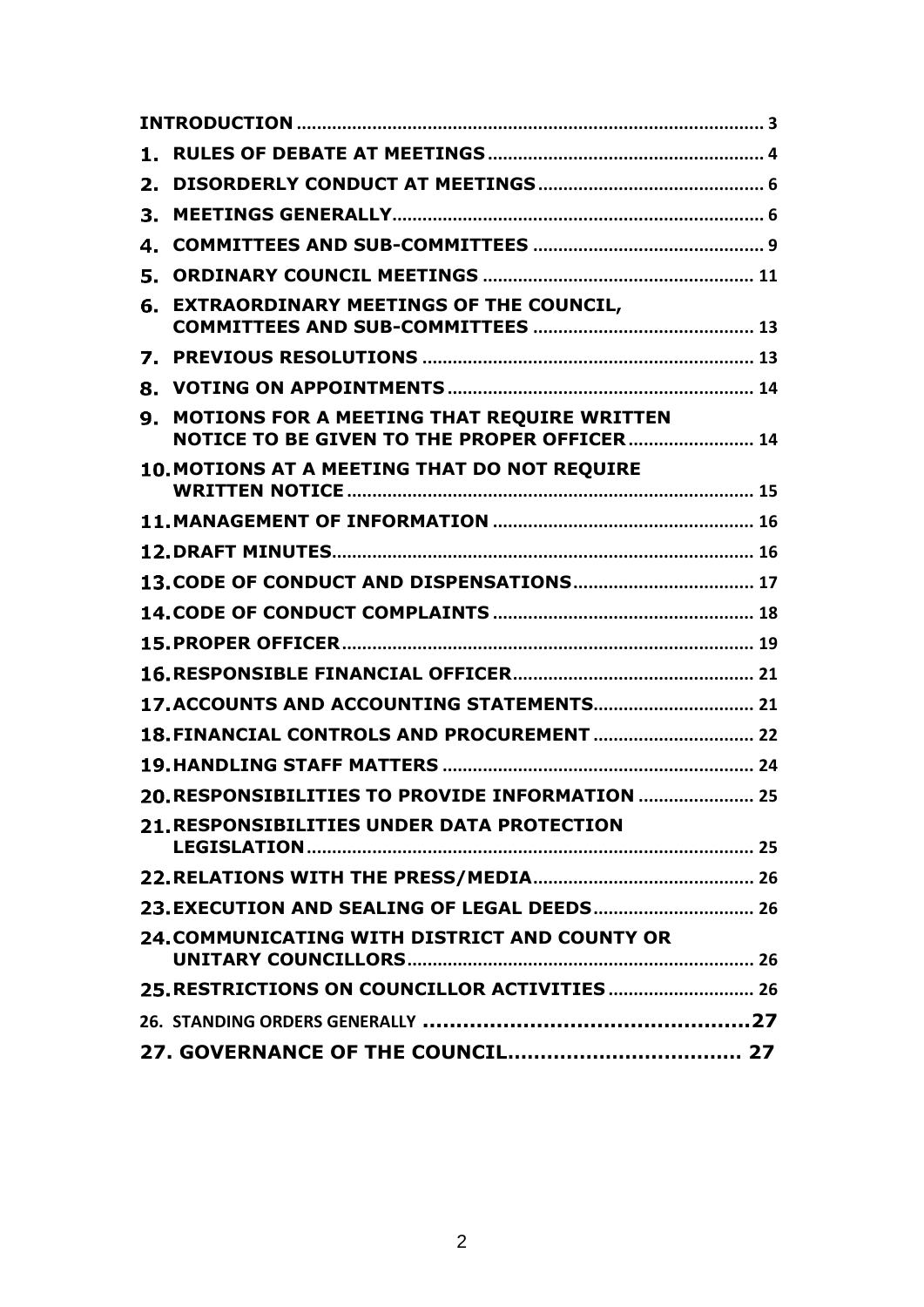#### <span id="page-2-0"></span>**INTRODUCTION**

#### **HOW TO USE MODEL STANDING ORDERS**

Standing orders are the written rules of a local council. Standing orders are essential to regulate the proceedings of a meeting. A council may also use standing orders to confirm or refer to various internal organisational and administrative arrangements. The standing orders of a council are not the same as the policies of a council but standing orders may refer to them.

Local councils operate within a wide statutory framework. These standing orders incorporate and reference many statutory requirements to which councils are subject. It is not possible for the model standing orders to contain or reference all the statutory or legal requirements which apply to local councils. For example, it is not practical for model standing orders to document all obligations under data protection legislation. The statutory requirements to which a council is subject apply whether or not they are incorporated in a council's standing orders.

The model standing orders do not include model financial regulations. Financial regulations are standing orders to regulate and control the financial affairs and accounting procedures of a local council. The financial regulations, as opposed to the standing orders of a council, include most of the requirements relevant to the council's Responsible Financial Officer. The council produces separate financial regulations.

Standing orders that are shown in bold type contain legal and statutory requirements and councils are recommended to adopt them without changing them or their meaning.

Model standing orders not in bold are designed to help councils operate effectively but they do not contain statutory requirements so they may be adopted as drafted or amended to suit a council's needs. It is considered by NALC that all of these standing orders will generally be suitable for councils.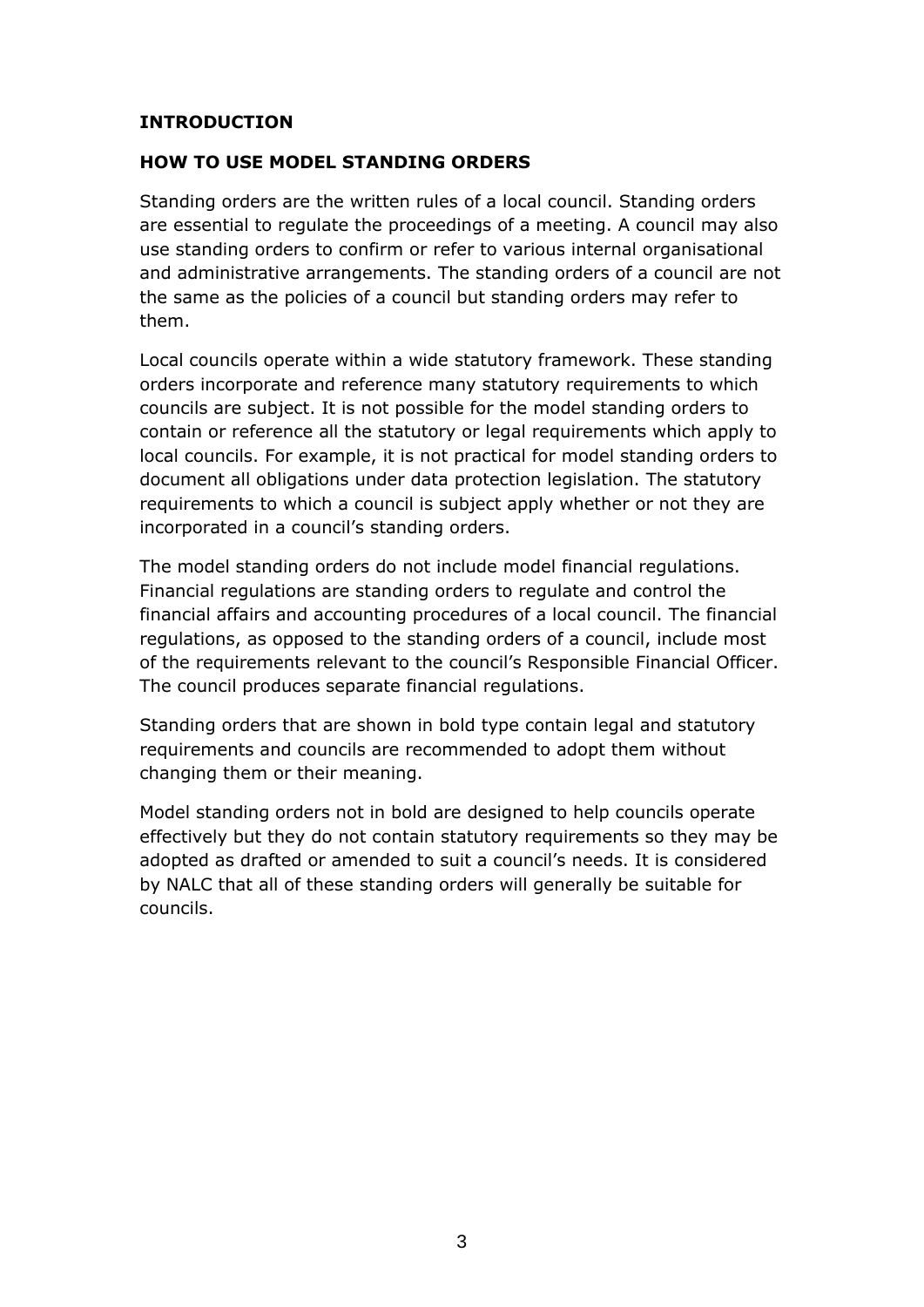#### <span id="page-3-0"></span> $1<sub>1</sub>$ **RULES OF DEBATE AT MEETINGS**

- a Motions on the agenda shall be considered in the order that they appear unless the order is changed at the discretion of the chair of the meeting.
- b A motion (including an amendment) shall not be progressed unless it has been moved and seconded.
- c A motion on the agenda that is not moved by its proposer may be treated by the chair of the meeting as withdrawn.
- d If a motion (including an amendment) has been seconded, it may be withdrawn by the proposer only with the consent of the seconder and the meeting.
- e An amendment is a proposal to remove or add words to a motion. It shall not negate the motion.
- f If an amendment to the original motion is carried, the original motion (as amended) becomes the substantive motion upon which further amendment(s) may be moved.
- g An amendment shall not be considered unless early verbal notice of it is given at the meeting and, if requested by the chair of the meeting, is expressed in writing to the chair.
- h A councillor may move an amendment to his own motion if agreed by the meeting. If a motion has already been seconded, the amendment shall be with the consent of the seconder and the meeting.
- i If there is more than one amendment to an original or substantive motion, the amendments shall be moved in the order directed by the chair of the meeting.
- j Subject to standing order 1(k), only one amendment shall be moved and debated at a time, the order of which shall be directed by the chair of the meeting.
- k One or more amendments may be discussed together if the chair of the meeting considers this expedient but each amendment shall be voted upon separately.
- l A councillor may not move more than one amendment to an original or substantive motion.
- m The mover of an amendment has no right of reply at the end of debate on it.
- n Where a series of amendments to an original motion are carried, the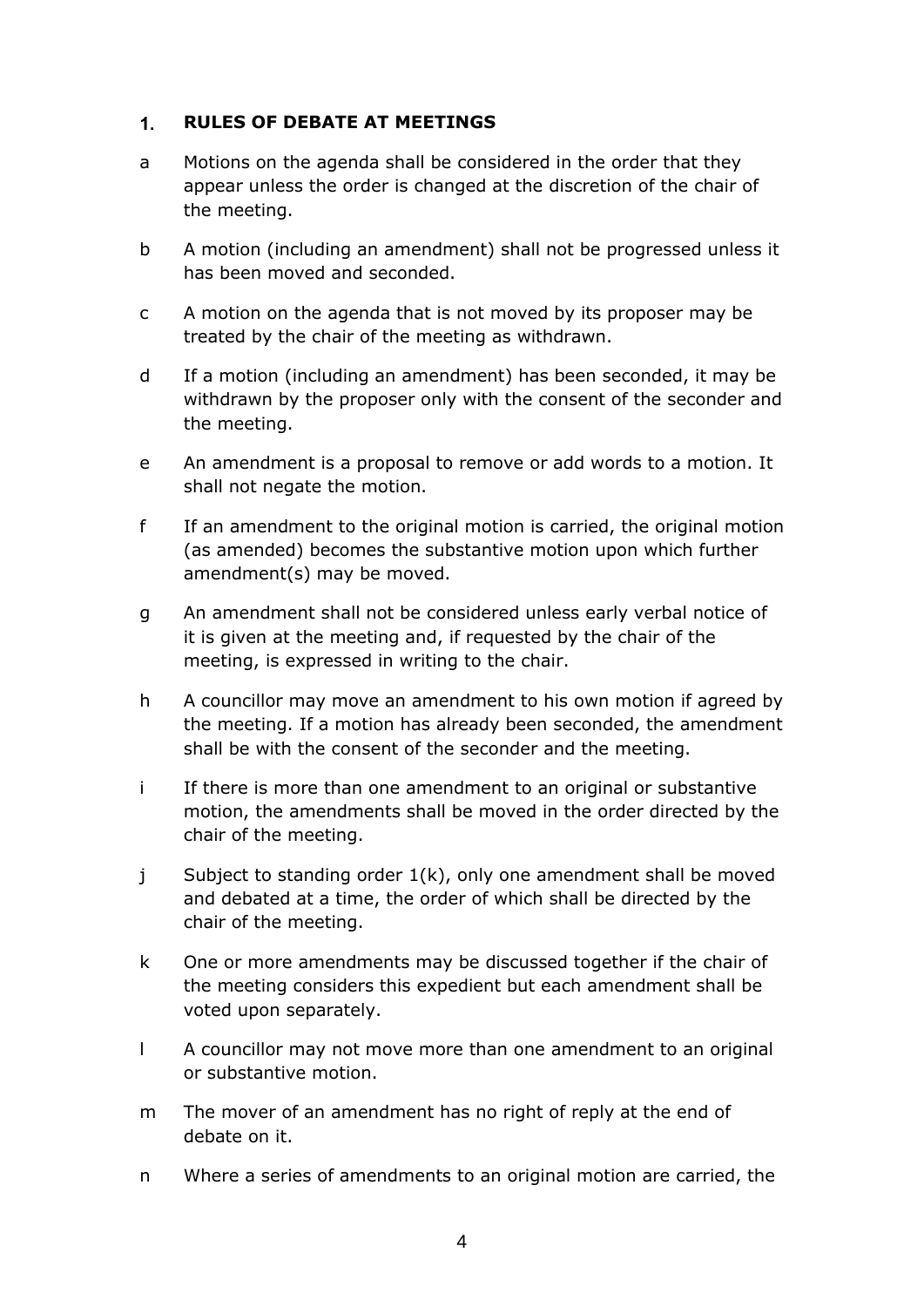mover of the original motion shall have a right of reply either at the end of debate on the first amendment or at the very end of debate on the final substantive motion immediately before it is put to the vote.

- o Unless permitted by the chair of the meeting, a councillor may speak once in the debate on a motion except:
	- i. to speak on an amendment moved by another councillor;
	- ii. to move or speak on another amendment if the motion has been amended since he last spoke;
	- iii. to make a point of order;
	- iv. to give a personal explanation; or
	- v. to exercise a right of reply.
- p During the debate on a motion, a councillor may interrupt only on a point of order or a personal explanation and the councillor who was interrupted shall stop speaking. A councillor raising a point of order shall identify the standing order which he considers has been breached or specify the other irregularity in the proceedings of the meeting they are concerned by.
- q A point of order shall be decided by the chair of the meeting and their decision shall be final.
- r When a motion is under debate, no other motion shall be moved except:
	- i. to amend the motion;
	- ii. to proceed to the next business;
	- iii. to adjourn the debate;
	- iv. to put the motion to a vote;
	- v. to ask a person to be no longer heard or to leave the meeting;
	- vi. to refer a motion to a committee or sub-committee for consideration;
	- vii. to exclude the public and press;
	- viii. to adjourn the meeting; or
	- ix. to suspend particular standing order(s) excepting those which reflect mandatory statutory or legal requirements.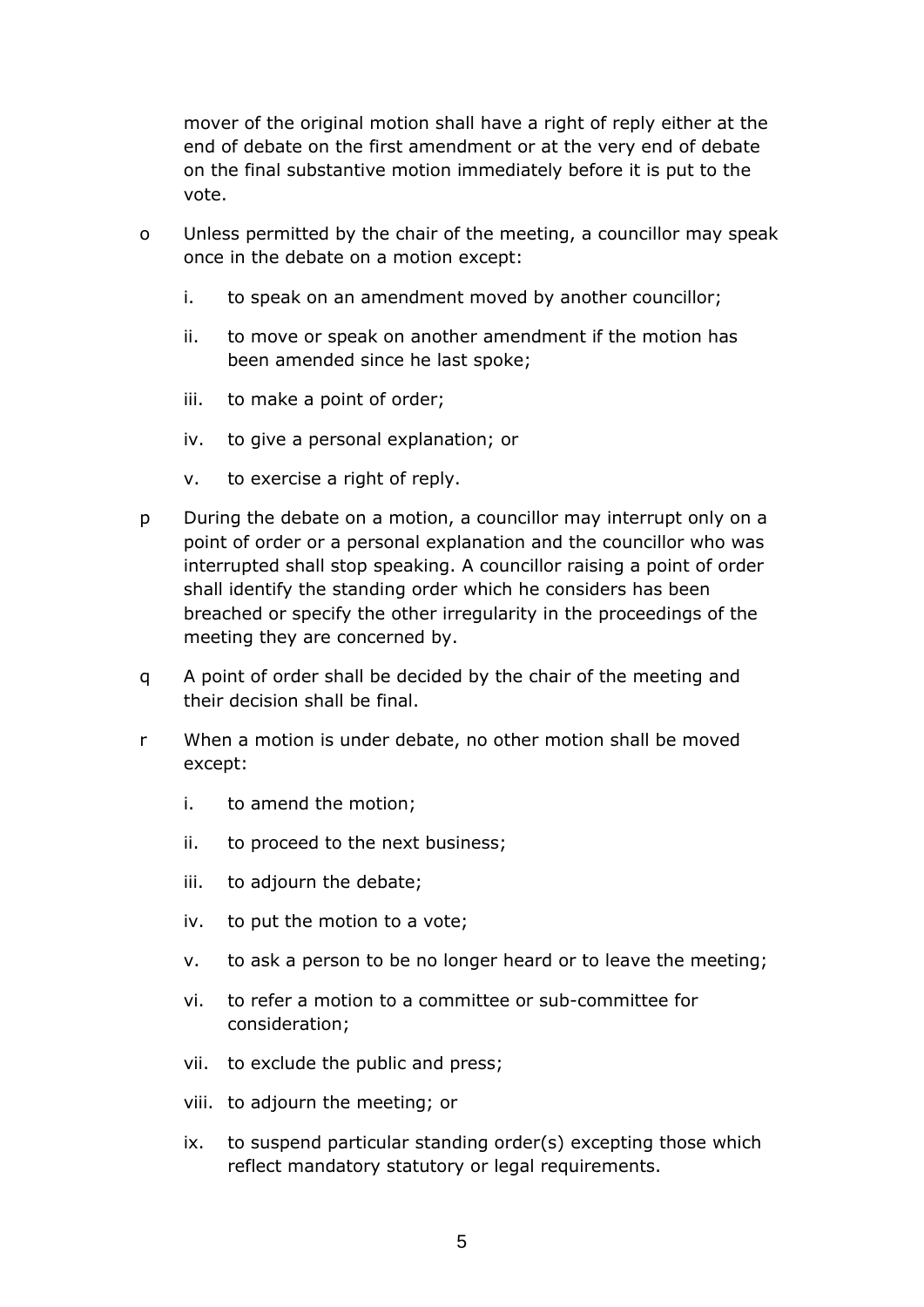- s Before an original or substantive motion is put to the vote, the chair of the meeting shall be satisfied that the motion has been sufficiently debated and that the mover of the motion under debate has exercised or waived their right of reply.
- t Excluding motions moved under standing order 1(r), the contributions or speeches by a councillor shall relate only to the motion under discussion and shall not exceed five minutes without the consent of the chair of the meeting.
- u A person shall raise their hand when requesting to speak and should not speak until called by the chair of the meeting. The person may choose to stand when speaking.

#### <span id="page-5-0"></span> $2.$ **DISORDERLY CONDUCT AT MEETINGS**

- a No person shall obstruct the transaction of business at a meeting or behave offensively or improperly. If this standing order is ignored, the chair of the meeting shall request such person(s) to moderate or improve their conduct.
- b If person(s) disregard the request of the chair of the meeting to moderate or improve their conduct, any councillor or the chair of the meeting may move that the person be no longer heard or be excluded from the meeting. The motion, if seconded, shall be put to the vote without discussion.
- c If a resolution made under standing order 2(b) is ignored, the chair of the meeting may take further reasonable steps to restore order or to progress the meeting. This may include temporarily suspending or closing the meeting.

#### <span id="page-5-1"></span> $3<sub>1</sub>$ **MEETINGS GENERALLY**

Full Council meetings Committee meetings Sub-committee meetings



- a **Meetings shall not take place in premises which at the time of the meeting are used for the supply of alcohol, unless no other premises are available free of charge or at a reasonable cost.** 
	- b **The minimum three clear days for notice of a meeting does not include the day on which notice was issued, the day of**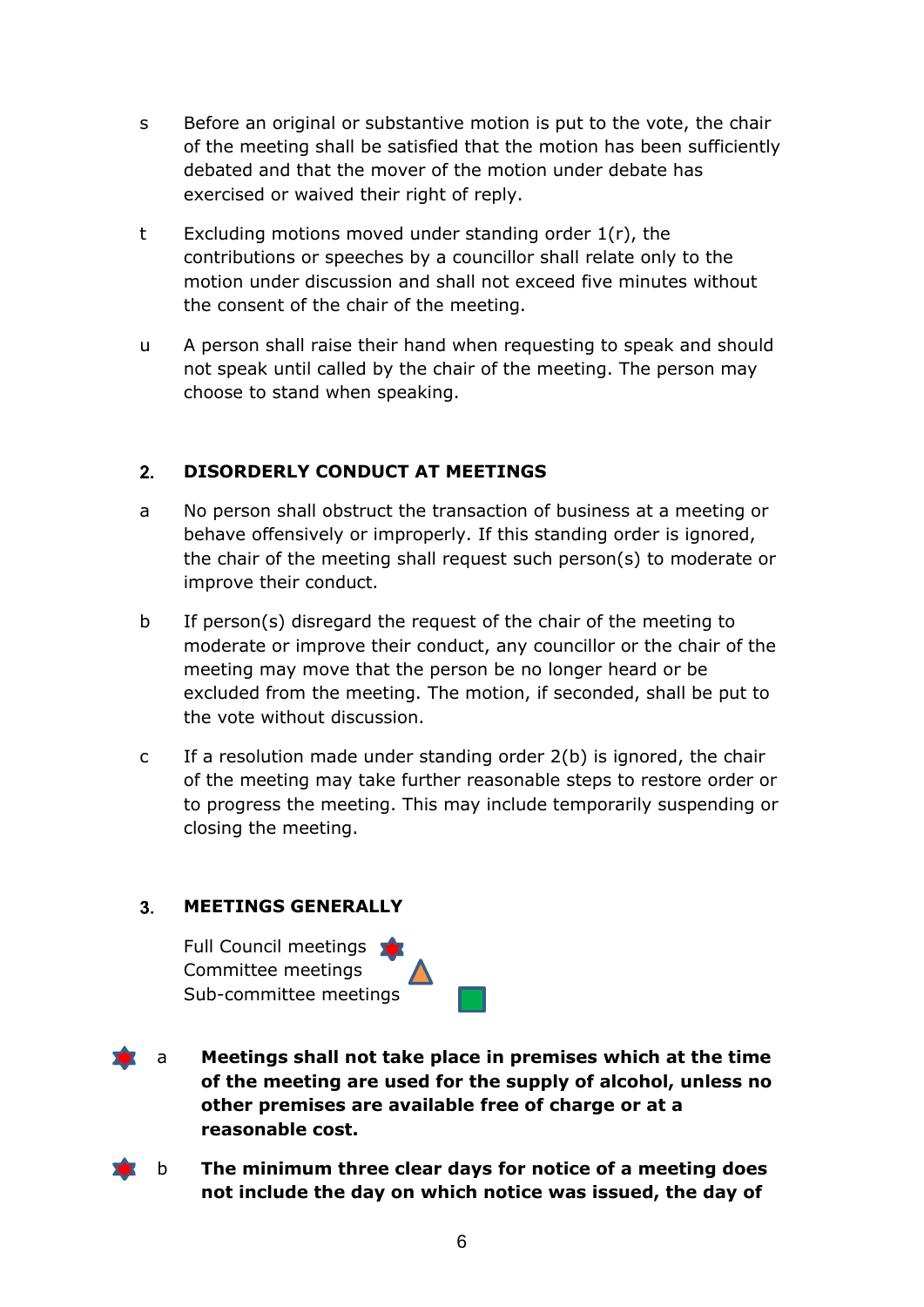**the meeting, a Sunday, a day of the Christmas break, a day of the Easter break or of a bank holiday or a day appointed for public thanksgiving or mourning.**

- c **The minimum three clear days' public notice of a meeting does not include the day on which the notice was issued or the day of the meeting.**
	- d **Meetings shall be open to the public unless their presence is prejudicial to the public interest by reason of the confidential nature of the business to be transacted or for other special reasons. The public's exclusion from part or all of a meeting shall be by a resolution which shall give reasons for the public's exclusion.**
	- e Members of the public may make representations, ask and answer questions and give evidence at a meeting which they are entitled to attend in respect of the business on the agenda.
	- f The period of time designated for public participation at a meeting in accordance with standing order 3(e) shall not exceed fifteen minutes unless directed by the chair of the meeting.
	- g Subject to standing order 3(f), a member of the public shall not speak for more than three minutes.
	- h In accordance with standing order 3(e), a question shall not require a response at the meeting nor start a debate on the question. The chair of the meeting may direct that a written or oral response be given.
	- i A person shall raise their hand when requesting to speak and should not speak until called by the chair of the meeting. The person may choose to stand when speaking.
	- j A person who speaks at a meeting shall direct his comments to the chair of the meeting.
	- k Only one person is permitted to speak at a time. If more than one person wants to speak, the chair of the meeting shall direct the order of speaking.



l **Subject to standing order 3(m), a person who attends a meeting is permitted to report on the meeting whilst the meeting is open to the public. To "report" means to film, photograph, make an audio recording of meeting proceedings, use any other means for enabling persons not present to see or hear the meeting as it takes place or later or to report or to provide oral or written commentary about**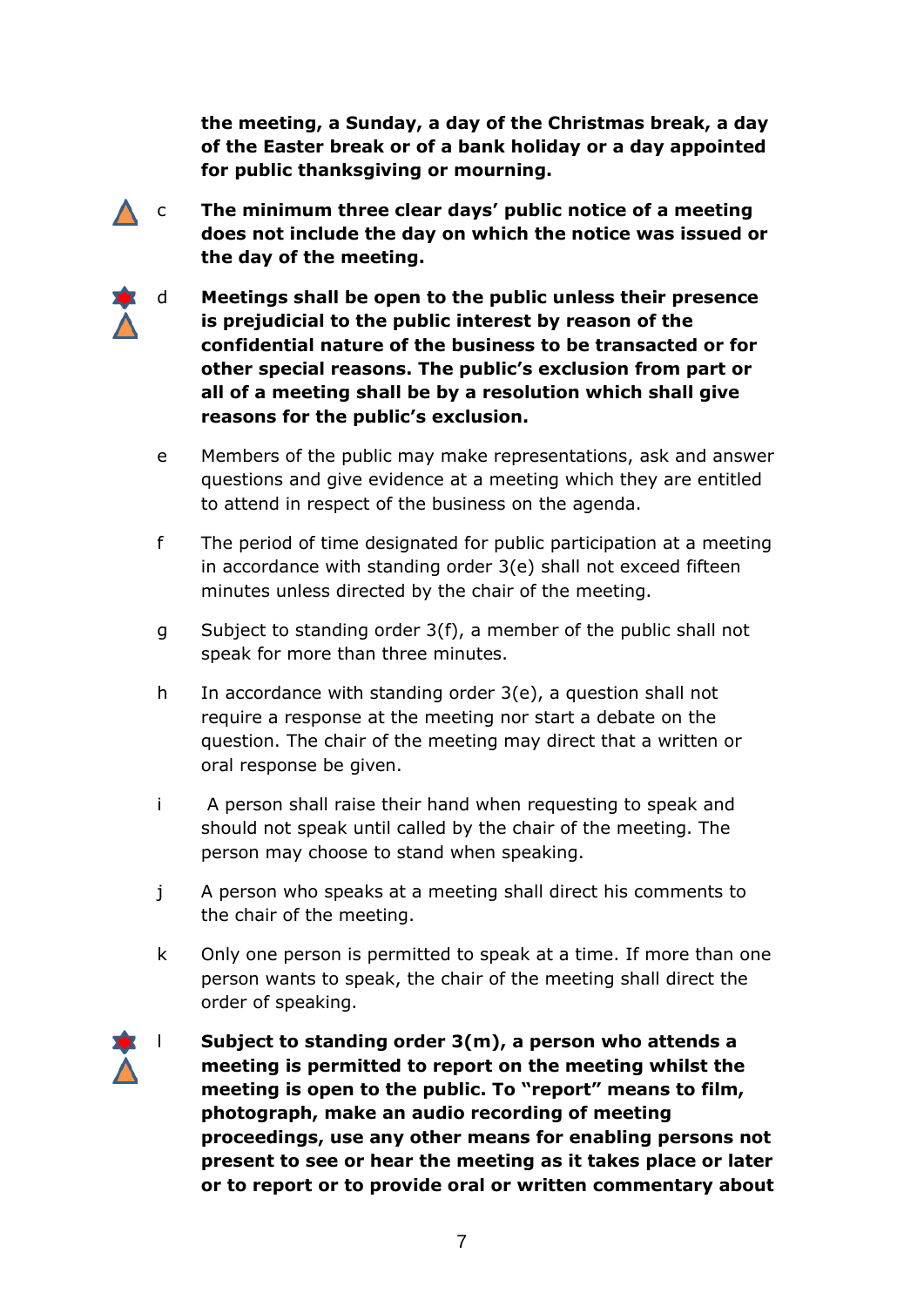**the meeting so that the report or commentary is available as the meeting takes place or later to persons not present.**



m **A person present at a meeting may not provide an oral report or oral commentary about a meeting as it takes place without permission.** 

n **The press shall be provided with reasonable facilities for the taking of their report of all or part of a meeting at which they are entitled to be present.** 

o **Subject to standing orders which indicate otherwise, anything authorised or required to be done by, to or before the Chair of the Council may in his absence be done by, to or before the Vice-Chair of the Council (if there is one).**

p **The Chair of the Council, if present, shall preside at a meeting. If the Chair is absent from a meeting, the Vice-Chair of the Council (if there is one) if present, shall preside. If both the Chair and the Vice-Chair are absent from a meeting, a councillor as chosen by the councillors present at the meeting shall preside at the meeting.**

q **Subject to a meeting being quorate, all questions at a meeting shall be decided by a majority of the councillors present and voting.**

r **The chair of a meeting may give an original vote on any matter put to the vote, and in the case of an equality of votes may exercise their casting vote whether or not they gave an original vote.**

*See standing orders 5(h) and (i) for the different rules that apply in the election of the Chair of the Council at the annual meeting of the Council.*

- s **Unless standing orders provide otherwise, voting on a question shall be by a show of hands. At the request of a councillor, the voting on any question shall be recorded so as to show whether each councillor present and voting gave his vote for or against that question.** Such a request shall be made before moving on to the next item of business on the agenda.
	- t The minutes of a meeting shall include an accurate record of the following:
		- i. the time and place of the meeting;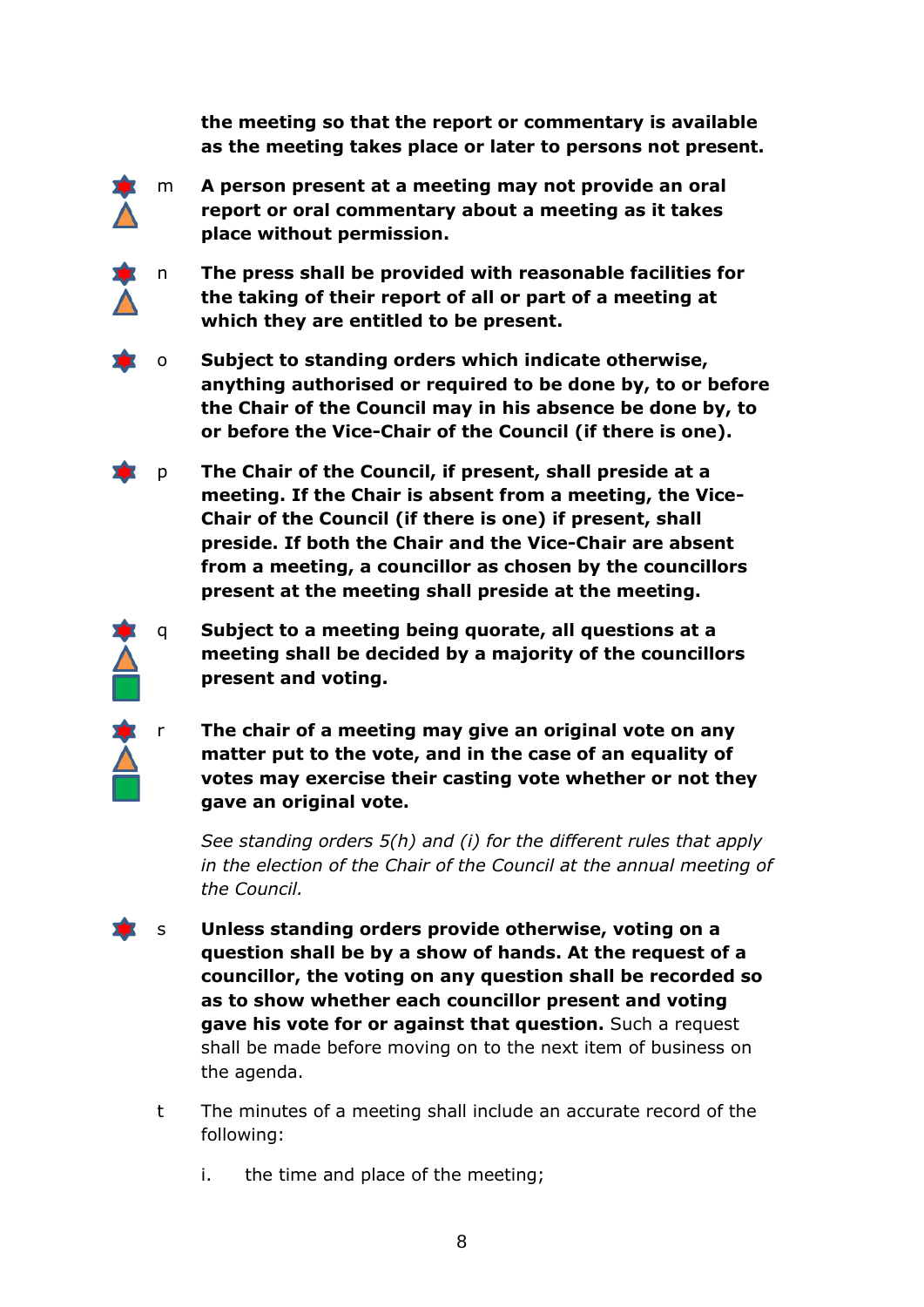- ii. the names of councillors who are present and the names of councillors who have submitted apologies for absence;
- iii. interests that have been declared by councillors and noncouncillors;
- iv. the grant of dispensations (if any) to councillors and noncouncillors;
- v. whether a councillor or non-councillor left the meeting when matters that they held interests in were being considered;
- vi. if there was a public participation session; and
- vii. the resolutions made.



u **A councillor or a non-councillor who has a disclosable pecuniary interest or another interest as set out in the Council's code of conduct in a matter being considered at a meeting is subject to statutory limitations or restrictions under the code on his right to participate and vote on that matter.**

v **No business may be transacted at a meeting unless at least one-third of the whole number of members of the Council are present and in no case shall the quorum of a meeting be less than three.**

*See standing order 4d(viii) for the quorum of a committee or sub-committee meeting.* 

- 
- w **If a meeting is or becomes inquorate no business shall be transacted** and the meeting shall be closed. The business on the agenda for the meeting shall be adjourned to another meeting.
- x A meeting shall not exceed a period of two hours unless a motion was moved to suspend Standing Orders.

#### <span id="page-8-0"></span>**COMMITTEES AND SUB-COMMITTEES**  $4<sup>1</sup>$

- a **Unless the Council determines otherwise, a committee may appoint a sub-committee whose terms of reference and members shall be determined by the committee.**
- b **Subject to approval by the Full Council, the members of a committee may include non-councillors , except on the Finance and Personnel Committees. Non-Councillor Members of Committees will not have any voting rights on any Committee and do not count towards the quorum of a Committee but may participate in discussions.**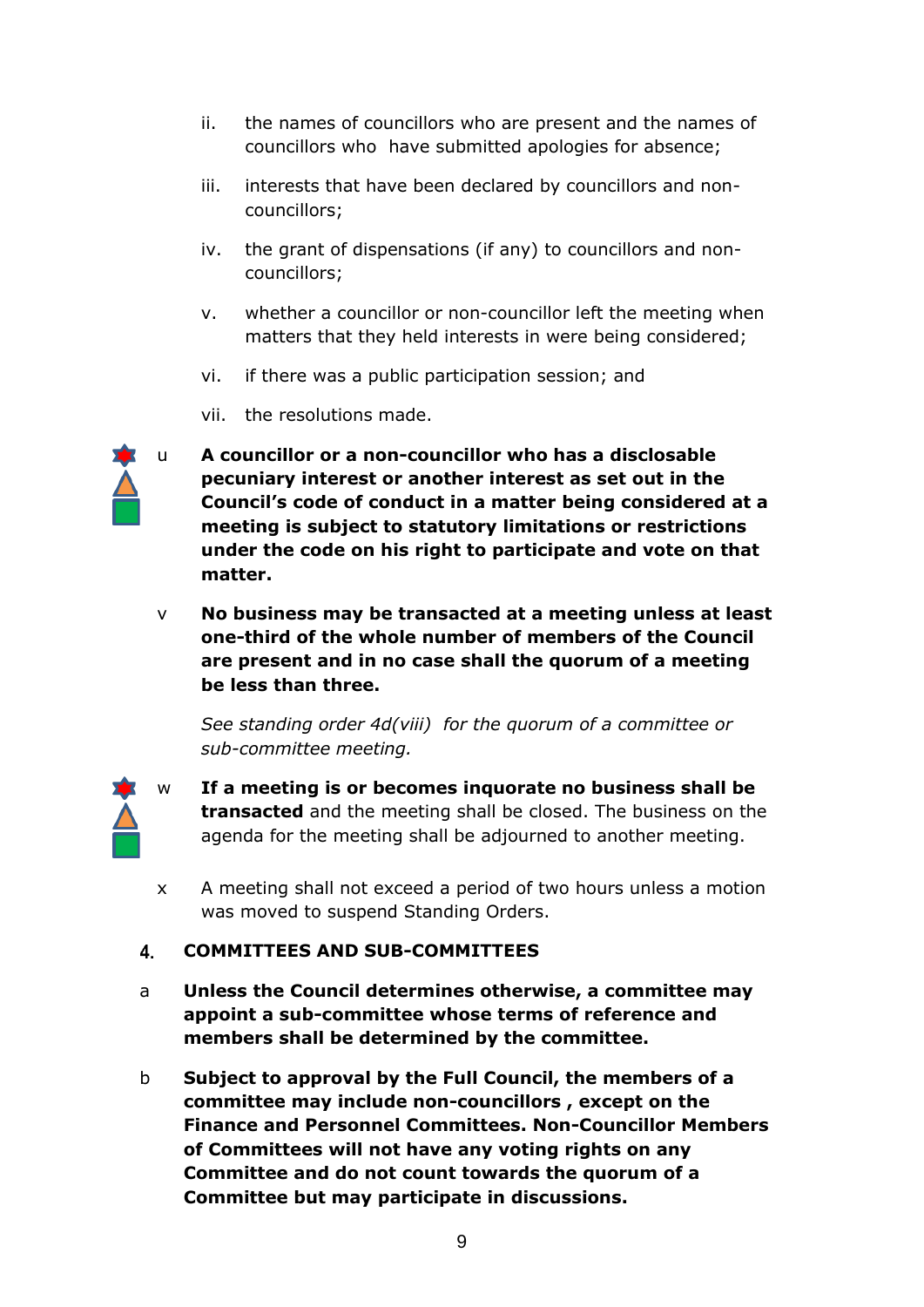- c **Unless the Council determines otherwise, all the members of an advisory committee and a sub-committee of the advisory committee may be non-councillors. All decisions arising from such bodies are made by the Parish Council.**
- d The Council may appoint standing committees or other committees as may be necessary, and:
	- i. shall determine their terms of reference;
	- ii. shall determine the number and time of the ordinary meetings of a standing committee up until the date of the next annual meeting of the Council;
	- iii. shall permit a committee, other than in respect of the ordinary meetings of a committee, to determine the number and time of its meetings;
	- iv. shall, subject to standing orders 4(b) and (c), appoint and determine the terms of office of members of such a committee;
	- v. may, subject to standing orders 4(b) and (c), appoint and determine the terms of office of the substitute members to a committee whose role is to replace the ordinary members at a meeting of a committee if the ordinary members of the committee confirm to the Proper Officer three days before the meeting that they are unable to attend;
	- vi. shall, after it has appointed the members of a standing committee, appoint the chair of the standing committee;
	- vii. shall permit a committee other than a standing committee, to appoint its own chair at the first meeting of the committee;
	- viii. shall determine the place, notice requirements and quorum for a meeting of a committee and a sub-committee which, in both cases, shall be no less than three;
	- ix. shall determine if the public may participate at a meeting of a committee;
	- x. shall determine if the public and press are permitted to attend the meetings of a sub-committee and also the advance public notice requirements, if any, required for the meetings of a subcommittee;
	- xi. shall determine if the public may participate at a meeting of a sub-committee that they are permitted to attend; and
	- xii. may dissolve a committee or a sub-committee.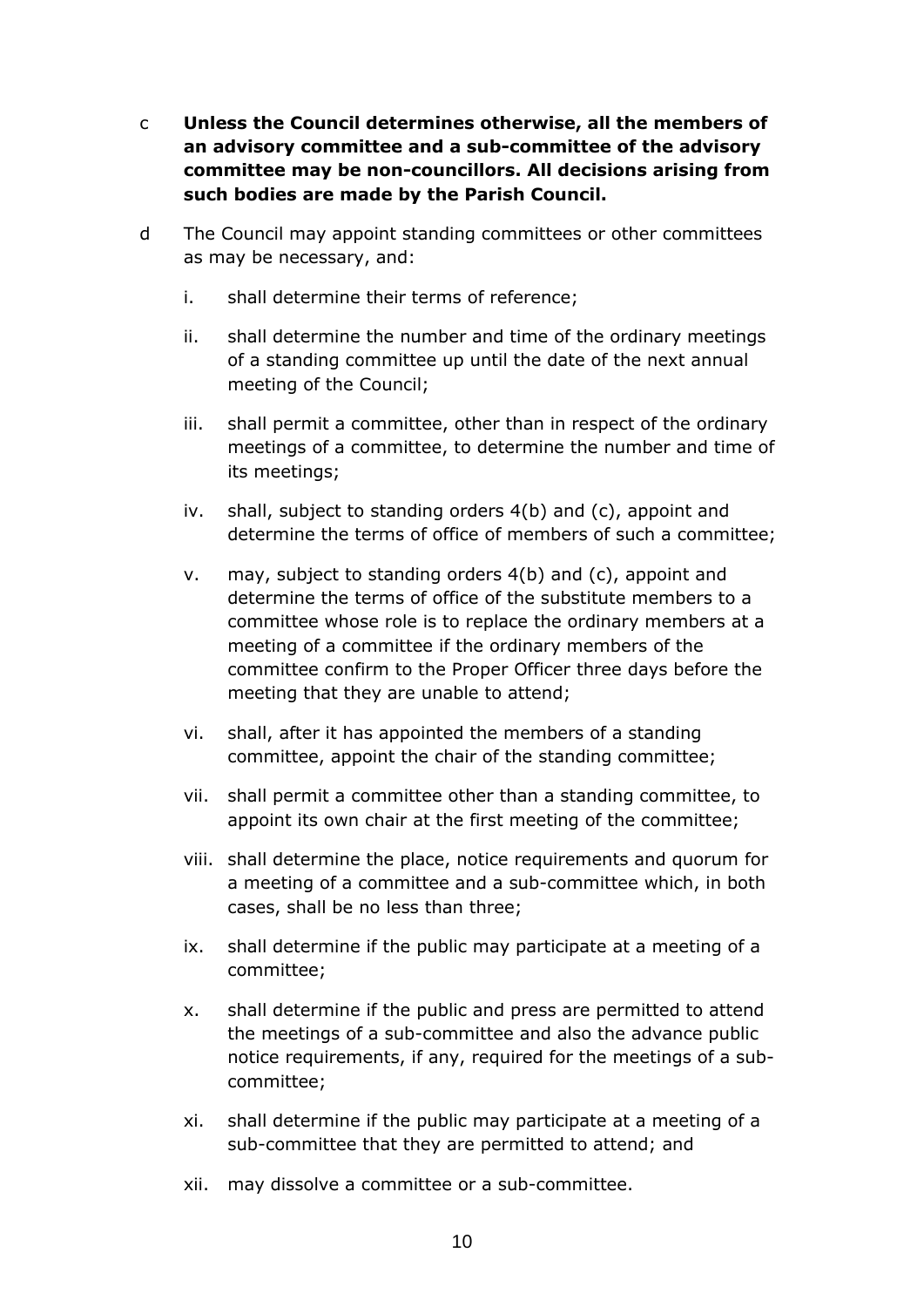#### <span id="page-10-0"></span>**ORDINARY COUNCIL MEETINGS**  5.

- a **In an election year, the annual meeting of the Council shall be held on or within 14 days following the day on which the councillors elected take office.**
- b **In a year which is not an election year, the annual meeting of the Council shall be held on such day in May as the Council decides.**
- c **If no other time is fixed, the annual meeting of the Council shall take place at 6pm.**
- d **In addition to the annual meeting of the Council, at least three other ordinary meetings shall be held in each year on such dates and times as the Council decides.**
- e **The first business conducted at the annual meeting of the Council shall be the election of the Chair and Vice-Chair of the Council.**
- f **The Chair of the Council, unless they resign or become disqualified, shall continue in office and preside at the annual meeting until their successor is elected at the next annual meeting of the Council.**
- g **The Vice-Chair of the Council, unless they resign or become disqualified, shall hold office until immediately after the election of the Chair of the Council at the next annual meeting of the Council.**
- h **In an election year, if the current Chair of the Council has not been re-elected as a member of the Council,they shall preside at the annual meeting until a successor Chair of the Council has been elected. The current Chair of the Council shall not have an original vote in respect of the election of the new Chair of the Council but shall give a casting vote in the case of an equality of votes.**
- i **In an election year, if the current Chair of the Council has been re-elected as a member of the Council, they shall preside at the annual meeting until a new Chair of the Council has been elected. They may exercise an original vote in respect of the election of the new Chair of the Council and shall give a casting vote in the case of an equality of votes.**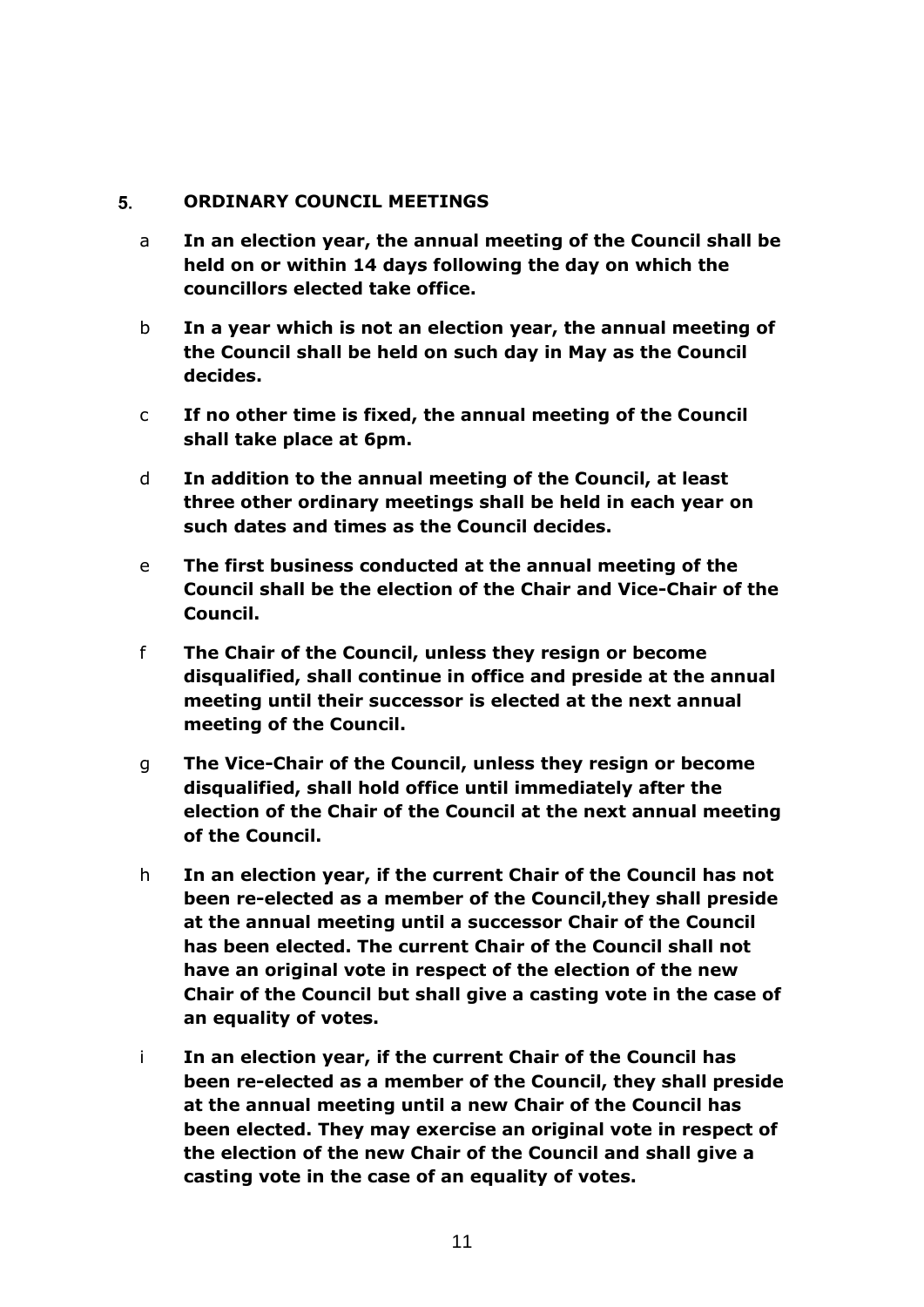- j Following the election of the Chair of the Council and Vice-Chair of the Council at the annual meeting, the business shall include:
	- i. **In an election year, delivery by the Chair of the Council and councillors of their acceptance of office forms unless the Council resolves for this to be done at a later date. In a year which is not an election year, delivery by the Chair of the Council of their acceptance of office form unless the Council resolves for this to be done at a later date;**
	- ii. Confirmation of the accuracy of the minutes of the last meeting of the Council;
	- iii. Receipt of the minutes of the last meeting of a committee;
	- iv. Consideration of the recommendations made by a committee;
	- v. Review of delegation arrangements to committees, subcommittees, staff and other local authorities;
	- vi. Review of the terms of reference for committees;
	- vii. Appointment of members to existing committees;
	- viii. Appointment of any new committees in accordance with standing order 4;
	- ix. Review and adoption of appropriate standing orders and financial regulations;
	- x. Review of arrangements (including legal agreements) with other local authorities, not-for-profit bodies and businesses.
	- xi. Review of representation on or work with external bodies and arrangements for reporting back;
	- xii. In an election year, to make arrangements with a view to the Council becoming eligible to exercise the general power of competence in the future;
	- xiii. Review of inventory of land and other assets including buildings and office equipment;
	- xiv. Confirmation of arrangements for insurance cover in respect of all insurable risks;
	- xv. Review of the Council's and/or staff subscriptions to other bodies;
	- xvi. Review of the Council's complaints procedure;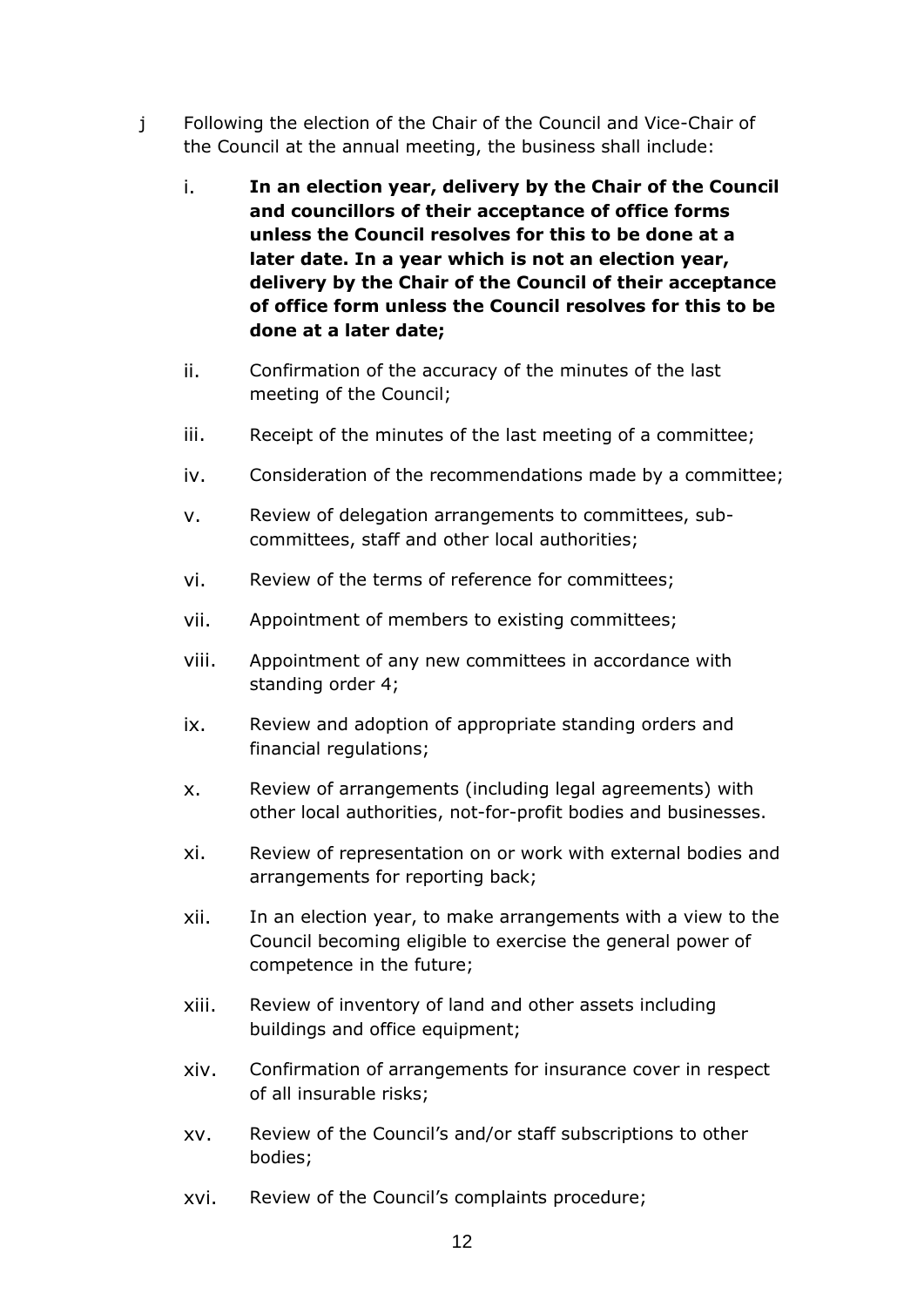- xvii. Review of the Council's policies, procedures and practices in respect of its obligations under freedom of information and data protection legislation (*see also standing orders 11, 20 and 21*);
- xviii. Review of the Council's policy for dealing with the press/media;
- xix. Review of the Council's employment policies and procedures;
- xx. Review of the Council's expenditure incurred under s.137 of the Local Government Act 1972 or the general power of competence.
- xxi. Determining the time and place of ordinary meetings of the Council up to and including the next annual meeting of the Council.

#### <span id="page-12-0"></span>6. **EXTRAORDINARY MEETINGS OF THE COUNCIL, COMMITTEES AND SUB-COMMITTEES**

- a **The Chair of the Council may convene an extraordinary meeting of the Council at any time.**
- b **If the Chair of the Council does not call an extraordinary meeting of the Council within seven calendar days of having been requested in writing to do so by two councillors, any two councillors may convene an extraordinary meeting of the Council. The public notice giving the time, place and agenda for such a meeting shall be signed by the two councillors.**
- c The chair of a committee [or a sub-committee] may convene an extraordinary meeting of the committee [or the sub-committee] at any time.
- d If the chair of a committee [or a sub-committee] does not call an extraordinary meeting within seven calender days of having been requested to do so by two members of the committee [or the subcommittee], any two members of the committee [or the subcommittee] may convene an extraordinary meeting of the committee [or a sub-committee].

#### <span id="page-12-1"></span> $\overline{7}$ **PREVIOUS RESOLUTIONS**

a A resolution shall not be reversed within six months except either by a special motion, which requires written notice by at least a majority (no less than eight) councillors to be given to the Proper Officer in accordance with standing order 9, or by a motion moved in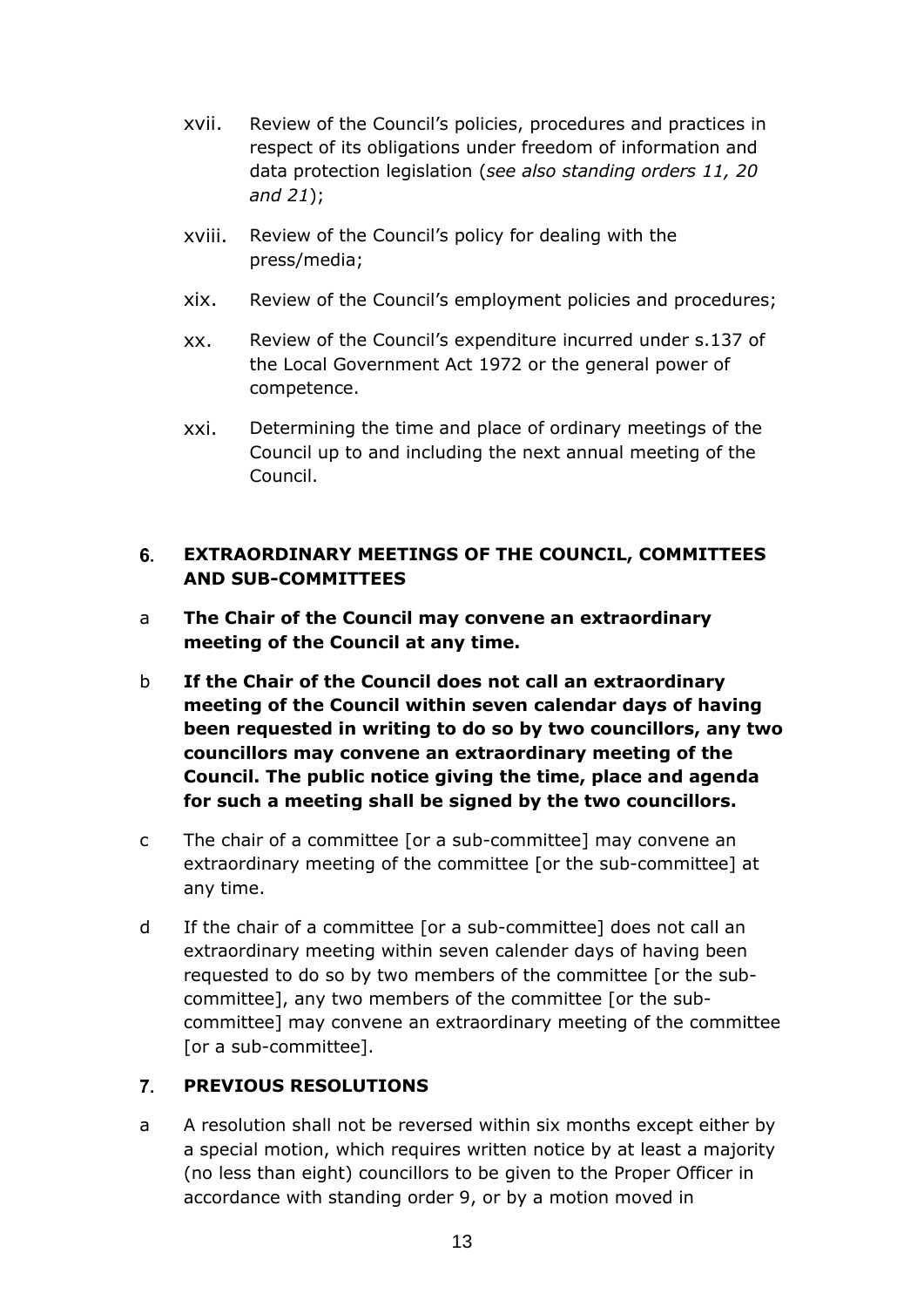pursuance of the recommendation of a committee or a subcommittee.

b When a motion moved pursuant to standing order 7(a) has been disposed of, no similar motion may be moved for a further six months.

#### <span id="page-13-0"></span> $8<sub>1</sub>$ **VOTING ON APPOINTMENTS**

a Where more than two persons have been nominated for a position to be filled by the Council and none of those persons has received an absolute majority of votes in their favour, the name of the person having the least number of votes shall be struck off the list and a fresh vote taken. This process shall continue until a majority of votes is given in favour of one person. A tie in votes may be settled by the casting vote exercisable by the chair of the meeting.

#### <span id="page-13-1"></span> $9<sub>-</sub>$ **MOTIONS FOR A MEETING THAT REQUIRE WRITTEN NOTICE TO BE GIVEN TO THE PROPER OFFICER**

- a A motion shall relate to the responsibilities of the meeting for which it is tabled and in any event shall relate to the performance of the Council's statutory functions, powers and obligations or an issue which specifically affects the Council's area or its residents.
- b No motion may be moved at a meeting unless it is on the agenda and the mover has given written notice of its wording to the Proper Officer at least seven clear days before the meeting. Clear days do not include the day of the notice or the day of the meeting.
- c The Proper Officer may, before including a motion on the agenda received in accordance with standing order 9(b), correct obvious grammatical or typographical errors in the wording of the motion.
- d If the Proper Officer considers the wording of a motion received in accordance with standing order 9(b) is not clear in meaning, the motion shall be rejected until the mover of the motion resubmits it, so that it can be understood, in writing, to the Proper Officer at least seven clear days before the meeting.
- e If the wording or subject of a proposed motion is considered improper, the Proper Officer shall consult with the chair of the forthcoming meeting or, as the case may be, the councillors who have convened the meeting, to consider whether the motion shall be included in the agenda or rejected.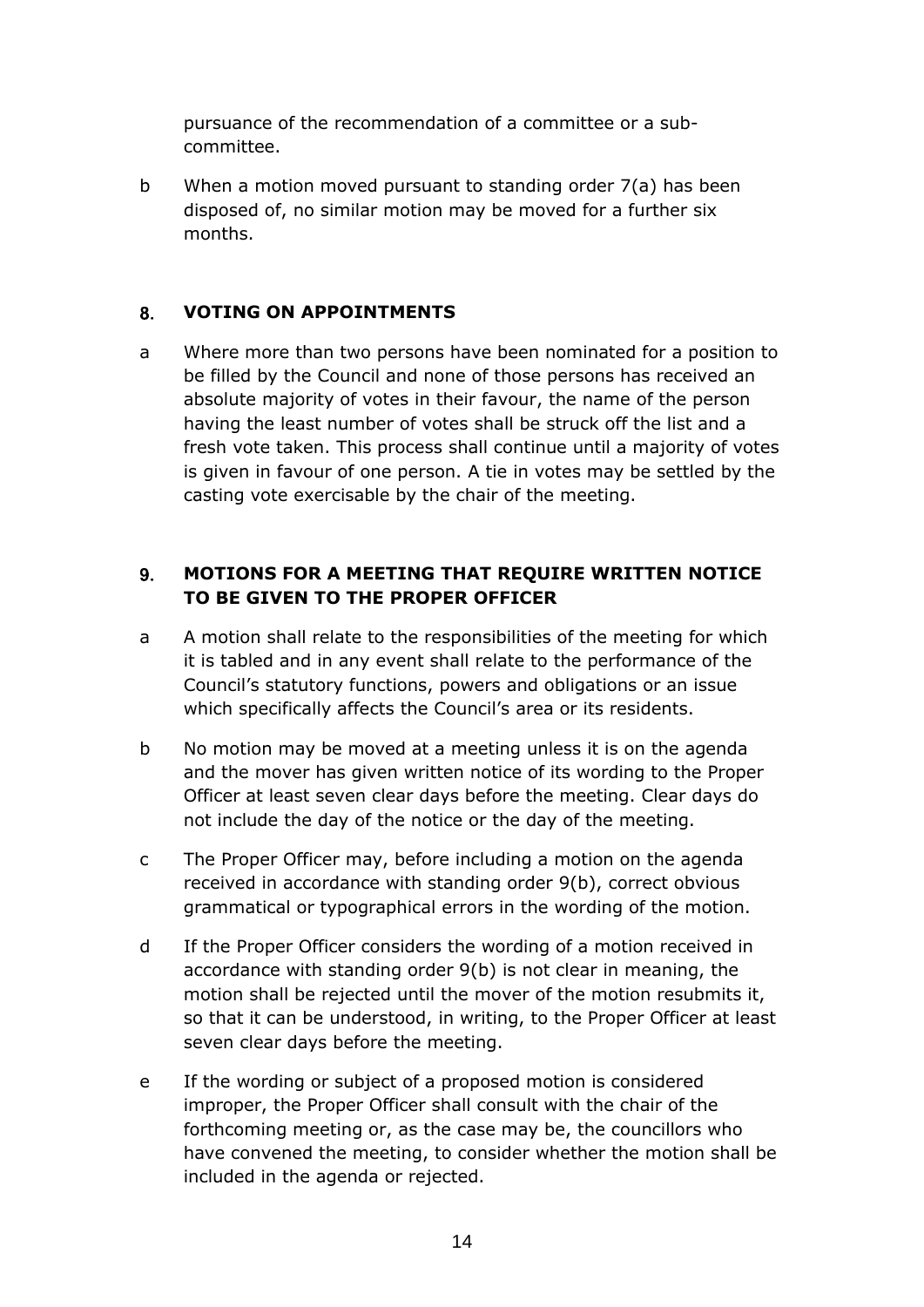- f The decision of the Proper Officer as to whether or not to include the motion on the agenda shall be final.
- g Motions received shall be recorded and numbered in the order that they are received.
- h Motions rejected shall be recorded with an explanation by the Proper Officer of the reason for rejection.

### <span id="page-14-0"></span>**MOTIONS AT A MEETING THAT DO NOT REQUIRE WRITTEN NOTICE**

- a The following motions may be moved at a meeting without written notice to the Proper Officer:
	- i. to correct an inaccuracy in the draft minutes of a meeting;
	- ii. to move to a vote;
	- iii. to defer consideration of a motion;
	- iv. to refer a motion to a particular committee or sub-committee;
	- v. to appoint a person to preside at a meeting;
	- vi. to change the order of business on the agenda;
	- vii. to proceed to the next business on the agenda;
	- viii. to require a written report;
	- ix. to appoint a committee or sub-committee and their members;
	- x. to extend the time limits for speaking;
	- xi. to exclude the press and public from a meeting in respect of confidential or other information which is prejudicial to the public interest;
	- xii. to not hear further from a councillor or a member of the public;
	- xiii. to exclude a councillor or member of the public for disorderly conduct;
	- xiv. to temporarily suspend the meeting;
	- xv. to suspend a particular standing order (unless it reflects mandatory statutory or legal requirements);
	- xvi. to adjourn the meeting; or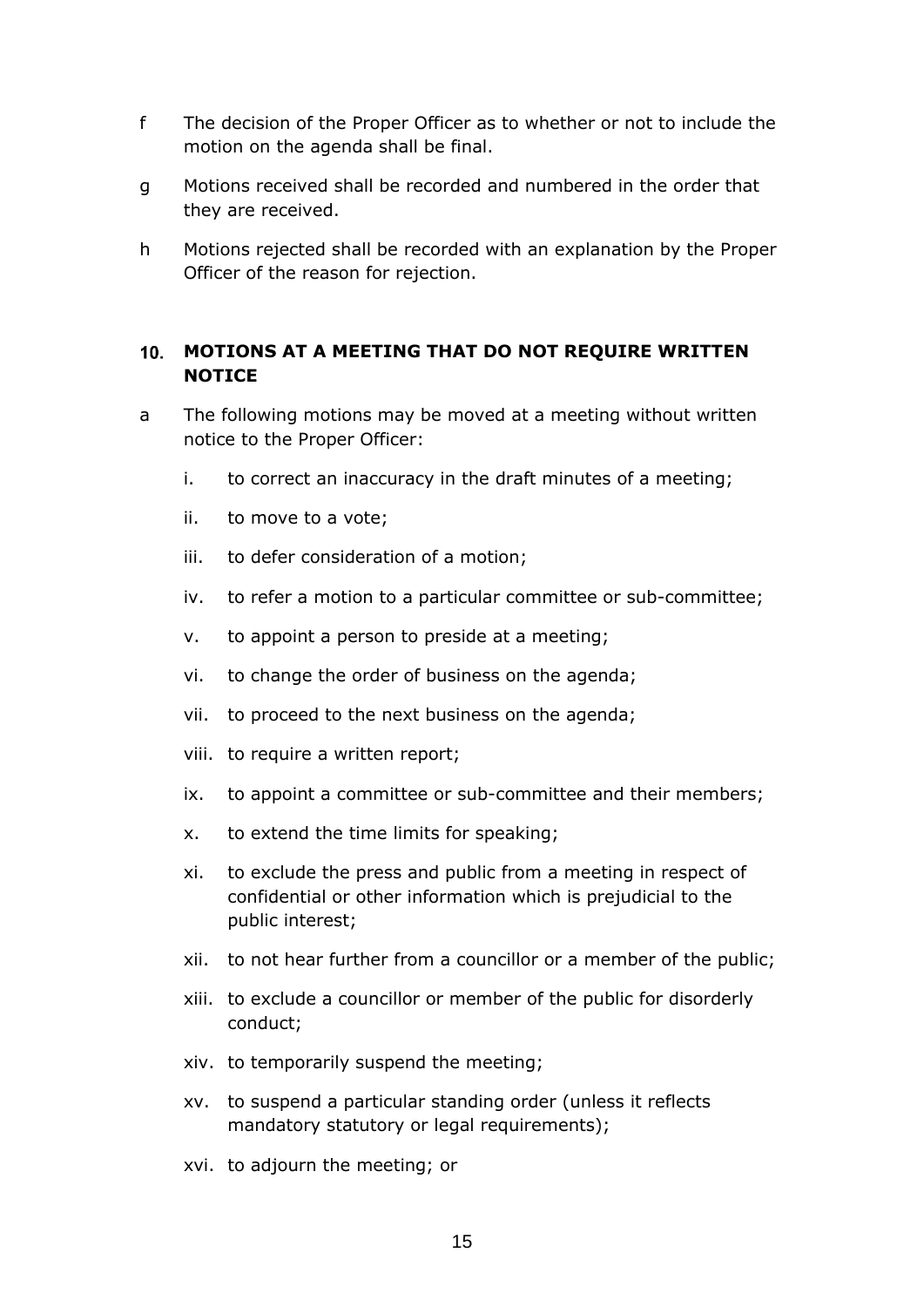xvii. to close the meeting.

#### <span id="page-15-0"></span>**MANAGEMENT OF INFORMATION**

*See also standing order 20.*

- a **The Council shall have in place and keep under review, technical and organisational measures to keep secure information (including personal data) which it holds in paper and electronic form. Such arrangements shall include deciding who has access to personal data and encryption of personal data.**
- b **The Council shall have in place, and keep under review, policies for the retention and safe destruction of all information (including personal data) which it holds in paper and electronic form. The Council's retention policy shall confirm the period for which information (including personal data) shall be retained or if this is not possible the criteria used to determine that period (e.g. the Limitation Act 1980).**
- c **The agenda, papers that support the agenda and the minutes of a meeting shall not disclose or otherwise undermine confidential information or personal data without legal justification.**
- d **Councillors, staff, the Council's contractors and agents shall not disclose confidential information or personal data without legal justification.**

## <span id="page-15-1"></span>**DRAFT MINUTES**

Full Council meetings Committee meetings Sub-committee meetings



- a If the draft minutes of a preceding meeting have been served on councillors with the agenda to attend the meeting at which they are due to be approved for accuracy, they shall be taken as read.
- b There shall be no discussion about the draft minutes of a preceding meeting except in relation to their accuracy. A motion to correct an inaccuracy in the draft minutes shall be moved in accordance with standing order 10(a)(i).
- c The accuracy of draft minutes, including any amendment(s) made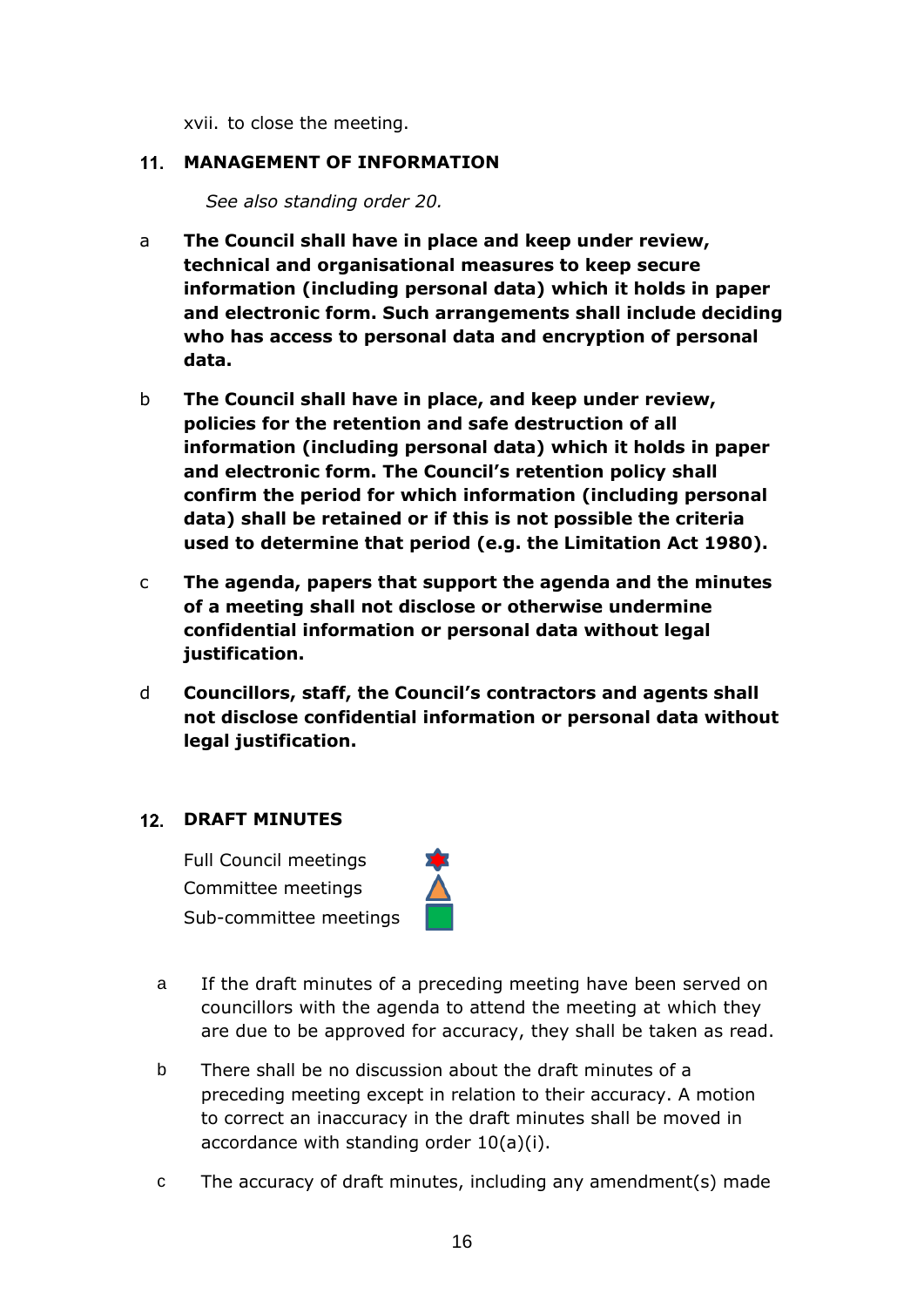to them, shall be confirmed by resolution and shall be signed by the chair of the meeting and stand as an accurate record of the meeting to which the minutes relate.

d If the chair of the meeting does not consider the minutes to be an accurate record of the meeting to which they relate, they shall sign the minutes and include a paragraph in the following terms or to the same effect:

"The chair of this meeting does not believe that the minutes of the meeting of the ( ) held on [date] in respect of ( ) were a correct record but their view was not upheld by the meeting and the minutes are confirmed as an accurate record of the proceedings."



## e **If the Council's gross annual income or expenditure (whichever is higher) does not exceed £25,000, it shall publish draft minutes on a website which is publicly accessible and free of charge not later than one month after the meeting has taken place.**

f Subject to the publication of draft minutes in accordance with standing order 12(e) and standing order 20(a) and following a resolution which confirms the accuracy of the minutes of a meeting, the draft minutes or recordings of the meeting for which approved minutes exist shall be destroyed.

## <span id="page-16-0"></span>**CODE OF CONDUCT AND DISPENSATIONS**

*See also standing order 3(u).*

- a All councillors and non-councillors shall observe the code of conduct adopted by the Council.
- b Unless they have been granted a dispensation, a councillor or noncouncillor shall withdraw from a meeting when it is considering a matter in which they have a disclosable pecuniary interest. They may return to the meeting after it has considered the matter in which they had the interest.
- c Unless they have been granted a dispensation, a councillor or noncouncillor shall withdraw from a meeting when it is considering a matter in which they have another interest if so required by the Council's code of conduct. They may return to the meeting after it has considered the matter in which they had the interest.

## d **Dispensation requests shall be in writing and submitted to the**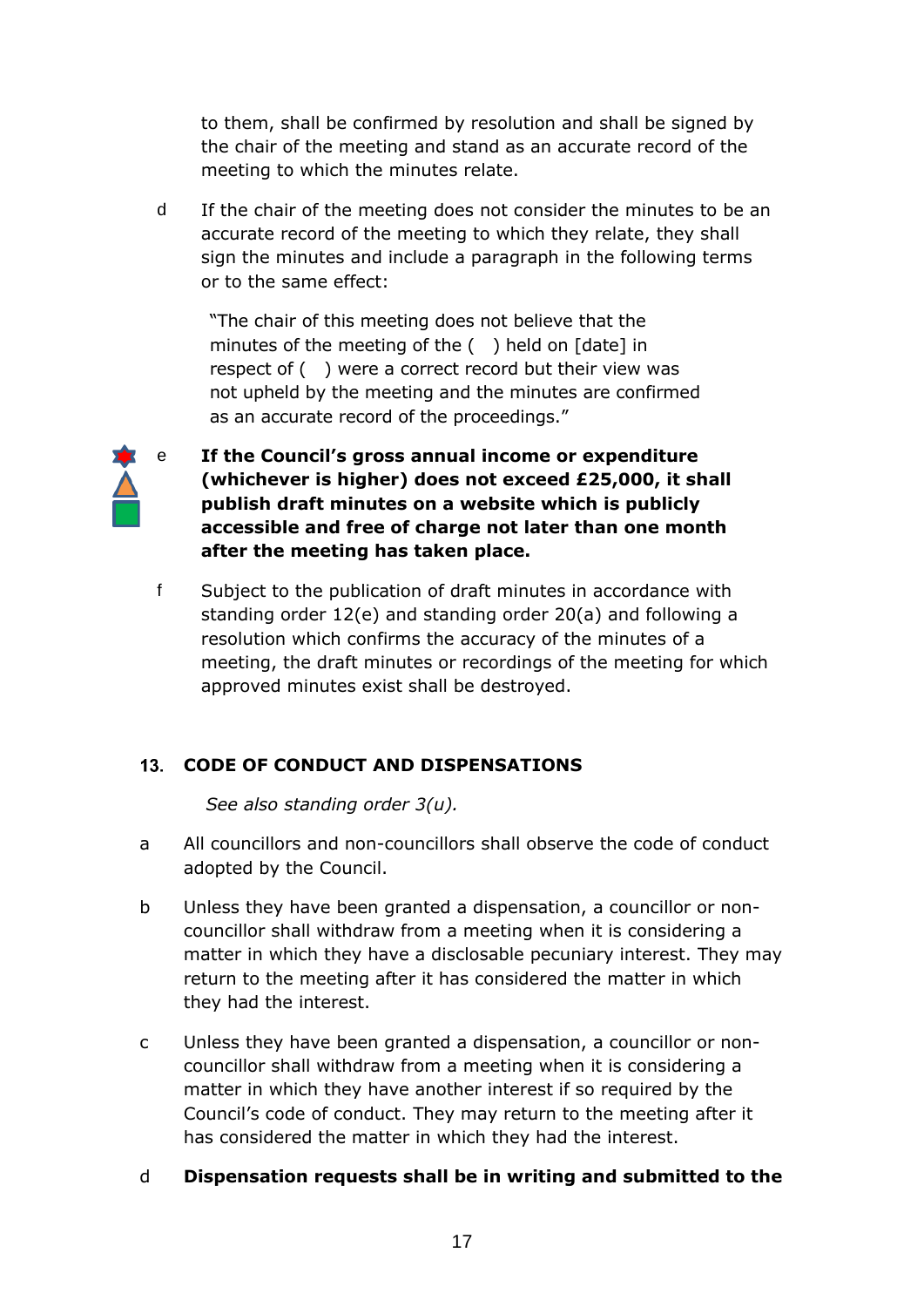**Proper Officer** as soon as possible before the meeting, or failing that, at the start of the meeting for which the dispensation is required.

- e A decision as to whether to grant a dispensation shall be made by a meeting of the Council, or committee or sub-committee for which the dispensation is required and that decision is final.
- f A dispensation request shall confirm:
	- i. the description and the nature of the disclosable pecuniary interest or other interest to which the request for the dispensation relates;
	- ii. whether the dispensation is required to participate at a meeting in a discussion only or a discussion and a vote;
	- iii. the date of the meeting or the period (not exceeding four years) for which the dispensation is sought; and
	- iv. an explanation as to why the dispensation is sought.
- g Subject to standing orders 13(d) and (f), a dispensation request shall be considered at the beginning of the meeting of the Council, or committee or sub-committee for which the dispensation is required.
- **h A dispensation may be granted in accordance with standing order 13(e) if having regard to all relevant circumstances any of the following apply:**
	- **i. without the dispensation the number of persons prohibited from participating in the particular business would be so great a proportion of the meeting transacting the business as to impede the transaction of the business;**
	- **ii. granting the dispensation is in the interests of persons living in the Council's area; or**
	- **iii. it is otherwise appropriate to grant a dispensation.**

## <span id="page-17-0"></span>**CODE OF CONDUCT COMPLAINTS**

- a Upon notification by the Unitary Council that it is dealing with a complaint that a councillor or non-councillor has breached the Council's code of conduct, the Proper Officer shall, subject to standing order 11, report this to the Council.
- b Where the notification in standing order 14(a) relates to a complaint made by the Proper Officer, the Proper Officer shall notify the Chair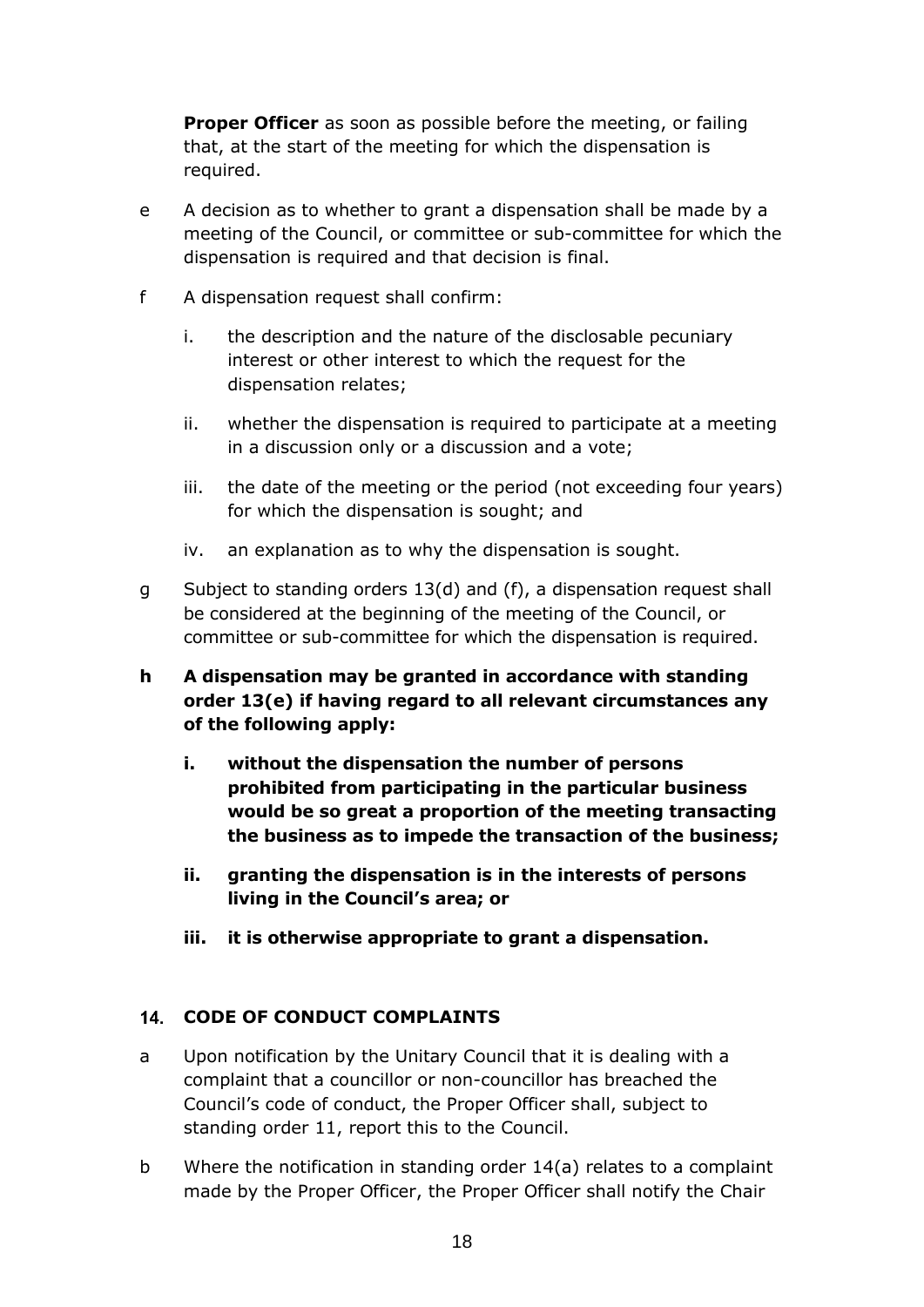of Council of this fact, and the Chair shall nominate another staff member to assume the duties of the Proper Officer in relation to the complaint until it has been determined and the Council has agreed what action, if any, to take in accordance with standing order 14(d).

- c The Council may:
	- i. provide information or evidence where such disclosure is necessary to investigate the complaint or is a legal requirement;
	- ii. seek information relevant to the complaint from the person or body with statutory responsibility for investigation of the matter;
- d **Upon notification by the Unitary Council that a councillor or non-councillor has breached the Council's code of conduct, the Council shall consider what, if any, action to take against him. Such action excludes disqualification or suspension from office.**

#### <span id="page-18-0"></span>**PROPER OFFICER**

- a The Proper Officer shall be either (i) the clerk or (ii) other staff member(s) nominated by the Council to undertake the work of the Proper Officer when the Proper Officer is absent.
- b The Proper Officer shall:
	- i. **at least three clear days before a meeting of the council, a committee** or a sub-committee**,**
		- **serve on councillors by delivery or post at their residences or by email authenticated in such manner as the Proper Officer thinks fit, a signed summons confirming the time, place and the agenda (provided the councillor has consented to service by email), and**
		- **Provide, in a conspicuous place, public notice of the time, place and agenda (provided that the public notice with agenda of an extraordinary meeting of the Council convened by councillors is signed by them).**

*See standing order 3(b) for the meaning of clear days for a meeting of a full council and standing order 3(c) for the meaning of clear days for a meeting of a committee;*

ii. subject to standing order 9, include on the agenda all motions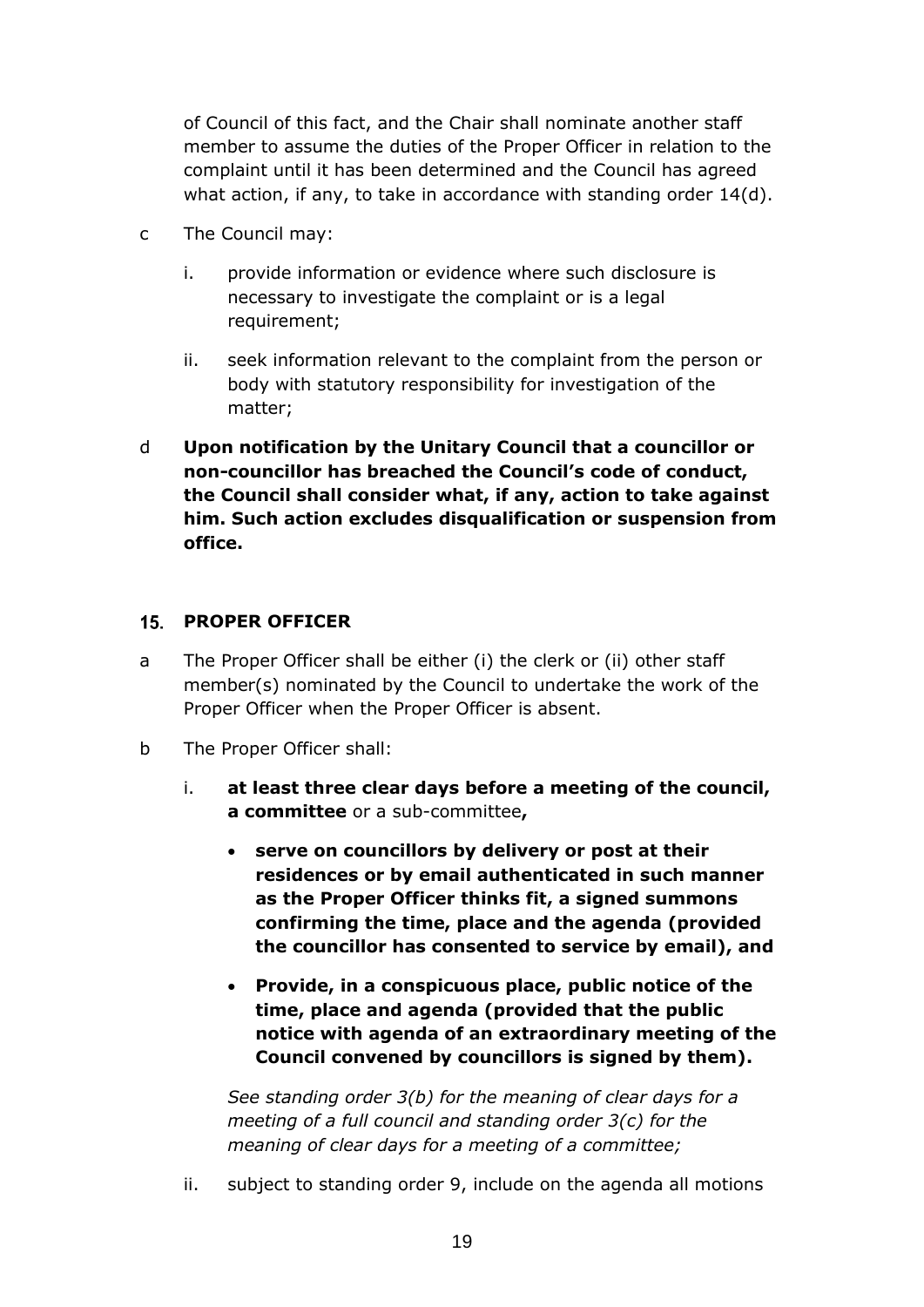in the order received unless a councillor has given written notice at least three days before the meeting confirming their withdrawal of it;

- iii. **convene a meeting of the Council for the election of a new Chair of the Council, occasioned by a casual vacancy in his office;**
- iv. **facilitate inspection of the minute book by local government electors;**
- v. **receive and retain copies of byelaws made by other local authorities;**
- vi. hold acceptance of office forms from councillors;
- vii. hold a copy of every councillor's register of interests;
- viii. assist with responding to requests made under freedom of information legislation and rights exercisable under data protection legislation, in accordance with the Council's relevant policies and procedures;
- ix. liaise, as appropriate, with the Council's Data Protection Officer;
- x. receive and send general correspondence and notices on behalf of the Council except where there is a resolution to the contrary;
- xi. assist in the organisation of, storage of, access to, security of and destruction of information held by the Council in paper and electronic form subject to the requirements of data protection and freedom of information legislation and other legitimate requirements (e.g. the Limitation Act 1980);
- xii. arrange for legal deeds to be executed; (*see also standing order 23);*
- xiii. arrange or manage the prompt authorisation, approval, and instruction regarding any payments to be made by the Council in accordance with its financial regulations;
- xiv. record every planning application notified to the Council and the Council's response to the local planning authority in a book for such purpose;
- xv. refer a planning application received by the Council to the Chair or in his absence the Vice-Chair (if there is one) of the Council within two working days of receipt to facilitate an extraordinary meeting if the nature of a planning application requires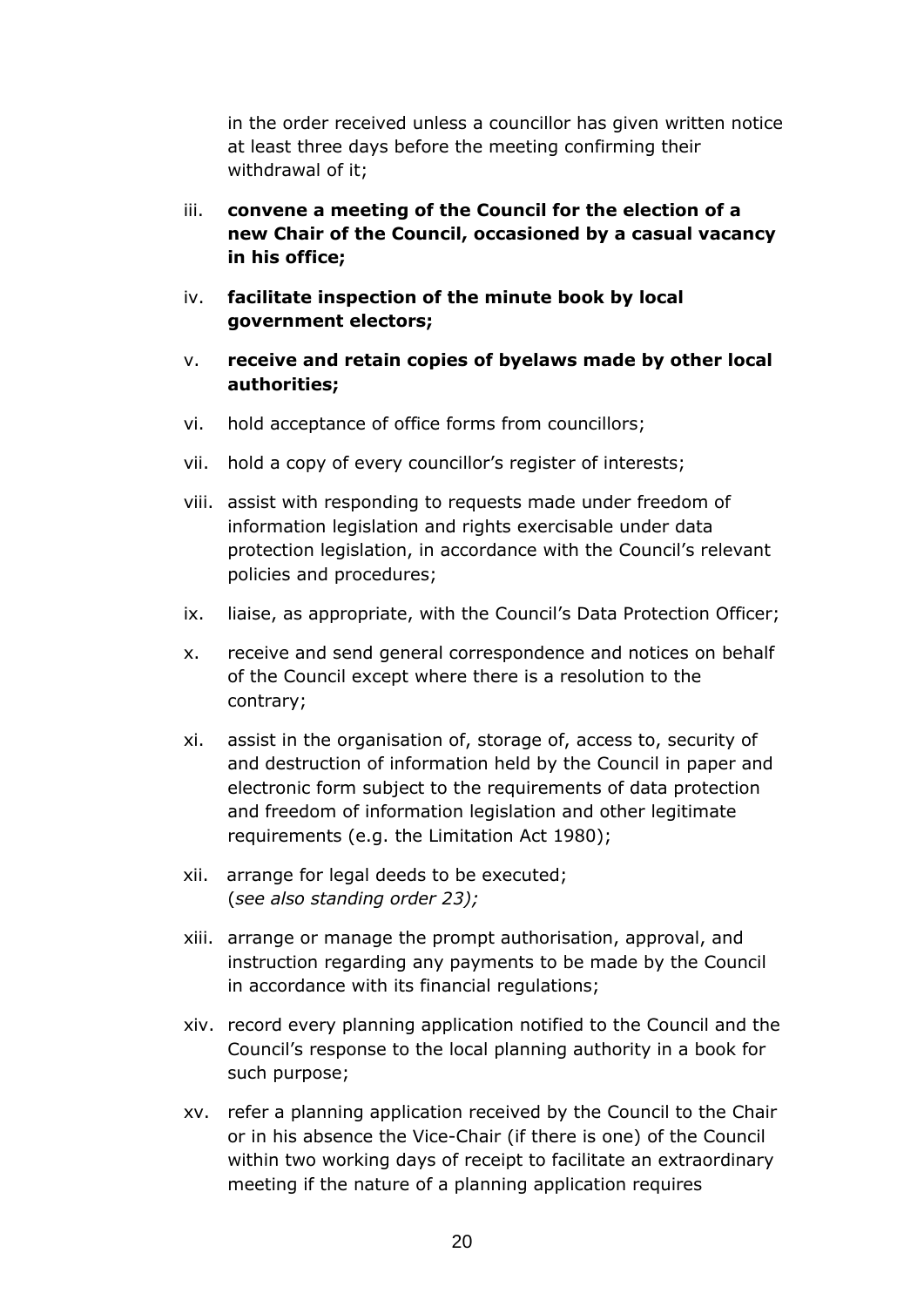consideration before the next ordinary meeting of the Council.

- xvi. manage access to information about the Council via the publication scheme; and
- xvii. retain custody of the seal of the Council (if there is one) which shall not be used without a resolution to that effect. (s*ee also standing order 23).*

## <span id="page-20-0"></span>**RESPONSIBLE FINANCIAL OFFICER**

a The Council shall appoint appropriate staff member(s) to undertake the work of the Responsible Financial Officer when the Responsible Financial Officer is absent.

#### <span id="page-20-1"></span>**17. ACCOUNTS AND ACCOUNTING STATEMENTS**

- a "Proper practices" in standing orders refer to the most recent version of "Governance and Accountability for Smaller Authorities"
- b All payments by the Council shall be authorised, approved and paid in accordance with the law, proper practices and the Council's financial regulations.
- c The Responsible Financial Officer shall supply to each councillor as soon as practicable after 30 June, 30 September and 31 December in each year a statement to summarise:
	- i. the Council's receipts and payments (or income and expenditure) for each quarter;
	- ii. the Council's aggregate receipts and payments (or income and expenditure) for the year to date;
	- iii. the balances held at the end of the quarter being reported and

which includes a comparison with the budget for the financial year and highlights any actual or potential overspends.

- d As soon as possible after the financial year end at 31 March, the Responsible Financial Officer shall provide:
	- i. each councillor with a statement summarising the Council's receipts and payments (or income and expenditure) for the last quarter and the year to date for information; and
	- ii. to the Council the accounting statements for the year in the form of Section 1 of the annual governance and accountability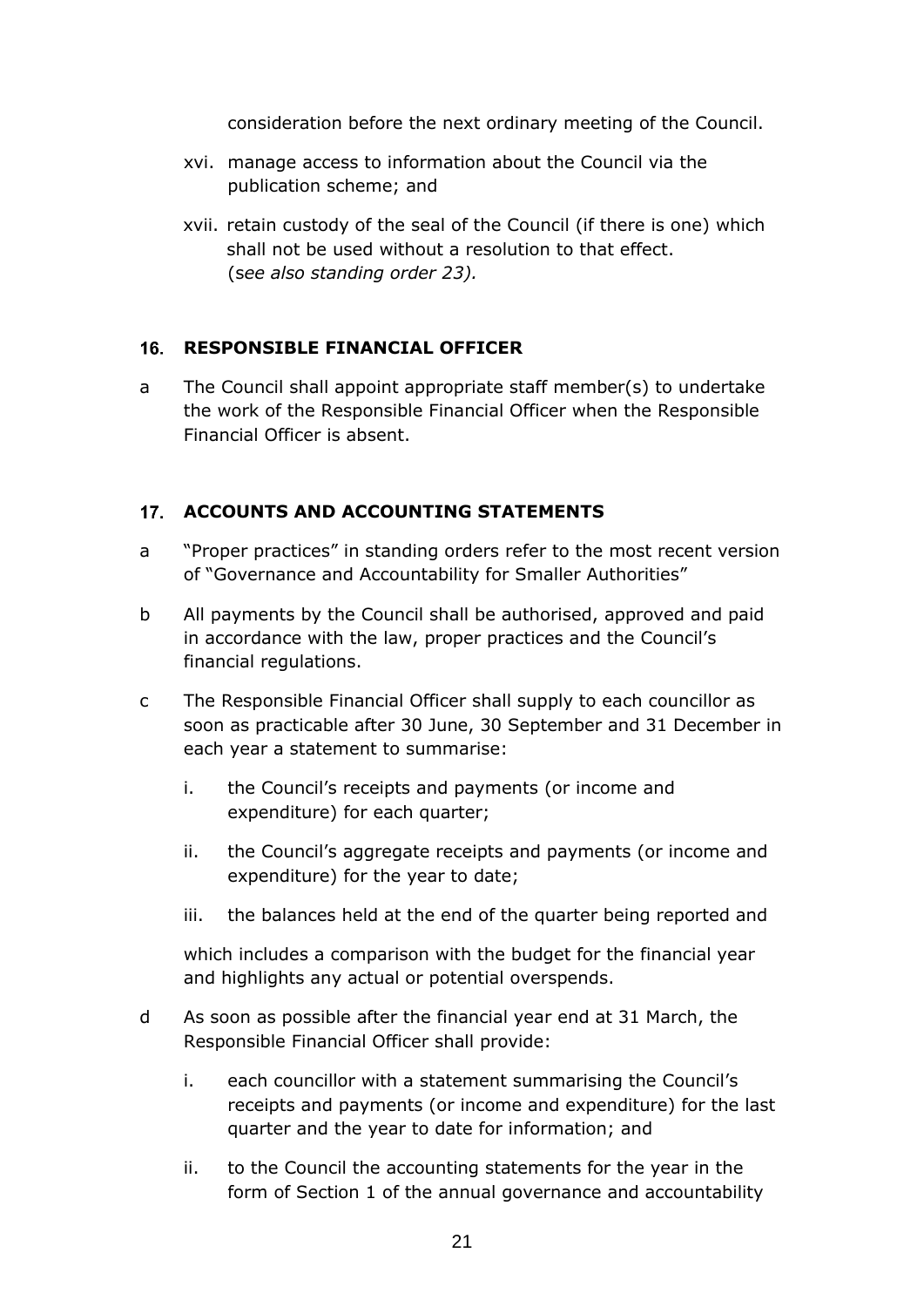return, as required by proper practices, for consideration and approval.

e The year-end accounting statements shall be prepared in accordance with proper practices and apply the form of accounts determined by the Council (receipts and payments, or income and expenditure) for the year to 31 March. A completed draft annual governance and accountability return shall be presented to all councillors at least 14 days prior to anticipated approval by the Council. The annual governance and accountability return of the Council, which is subject to external audit, including the annual governance statement, shall be presented to the Council for consideration and formal approval before 30 June.

## <span id="page-21-0"></span>**FINANCIAL CONTROLS AND PROCUREMENT**

- a. The Council shall consider and approve financial regulations drawn up by the Responsible Financial Officer, which shall include detailed arrangements in respect of the following:
	- i. the keeping of accounting records and systems of internal controls;
	- ii. the assessment and management of financial risks faced by the Council;
	- iii. the work of the independent internal auditor in accordance with proper practices and the receipt of regular reports from the internal auditor, which shall be required at least annually;
	- iv. the inspection and copying by councillors and local electors of the Council's accounts and/or orders of payments; and
	- v. whether contracts with an estimated value below **£25,000** due to special circumstances are exempt from a tendering process or procurement exercise.
- b. Financial regulations shall be reviewed regularly and at least annually for fitness of purpose.
- c. **A public contract regulated by the Public Contracts Regulations 2015 with an estimated value in excess of £25,000 but less than the relevant thresholds in standing order 18(f) is subject to Regulations 109-114 of the Public Contracts Regulations 2015 which include a requirement on the Council to advertise the contract opportunity on the Contracts Finder website regardless of what other means it**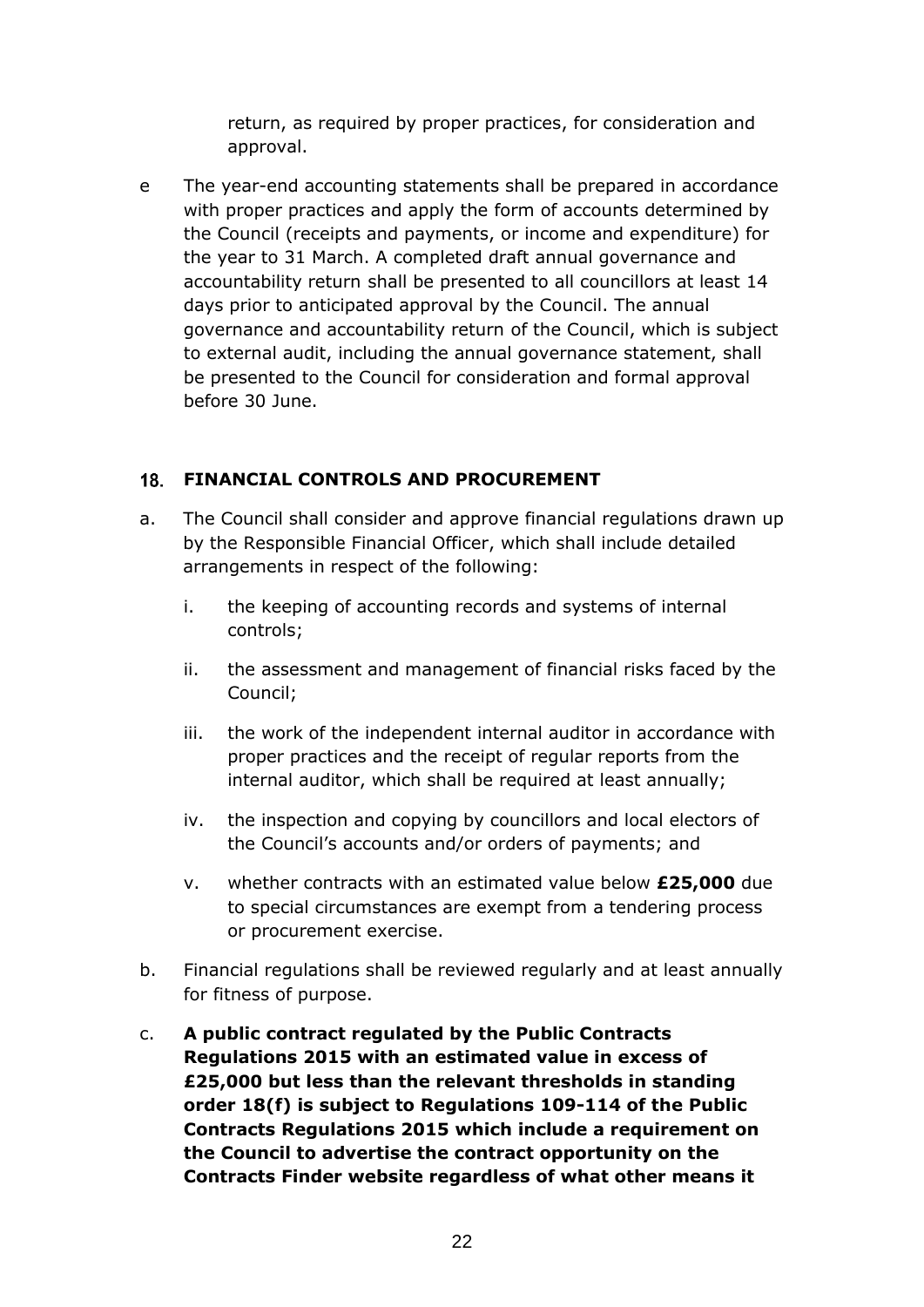#### **uses to advertise the opportunity.**

- d. Subject to additional requirements in the financial regulations of the Council, the tender process for contracts for the supply of goods, materials, services or the execution of works shall include, as a minimum, the following steps:
	- i. a specification for the goods, materials, services or the execution of works shall be drawn up;
	- ii. an invitation to tender shall be drawn up to confirm (i) the Council's specification (ii) the time, date and address for the submission of tenders (iii) the date of the Council's written response to the tender and (iv) the prohibition on prospective contractors contacting councillors or staff to encourage or support their tender outside the prescribed process;
	- iii. the invitation to tender shall be advertised in a local newspaper and/or in any other manner that is appropriate;
	- iv. tenders are to be submitted in writing either via e-mail to the Proper Officer's e-mail account or in a sealed marked envelope addressed to the Proper Officer;
	- v. tenders shall be opened by the Proper Officer in the presence of at least one councillor after the deadline for submission of tenders has passed;
	- vi. tenders are to be reported to and considered by the appropriate meeting of the Council or a committee or sub-committee with delegated responsibility.
- e. Neither the Council, nor a committee or a sub-committee with delegated responsibility for considering tenders, is bound to accept the lowest value tender.
- f. **A public contract regulated by the Public Contracts Regulations 2015 with an estimated value in excess of £213,474for a public service or supply contract or in excess of £5,336,937 for a public works contract (or other thresholds determined by the European Commission every two years and published in the Official Journal of the European Union (OJEU)) shall comply with the relevant procurement procedures and other requirements in the Public Contracts Regulations 2015 which include advertising the contract opportunity on the Contracts Finder website and in OJEU.**
- g. **A public contract in connection with the supply of gas, heat, electricity, drinking water, transport services, or postal**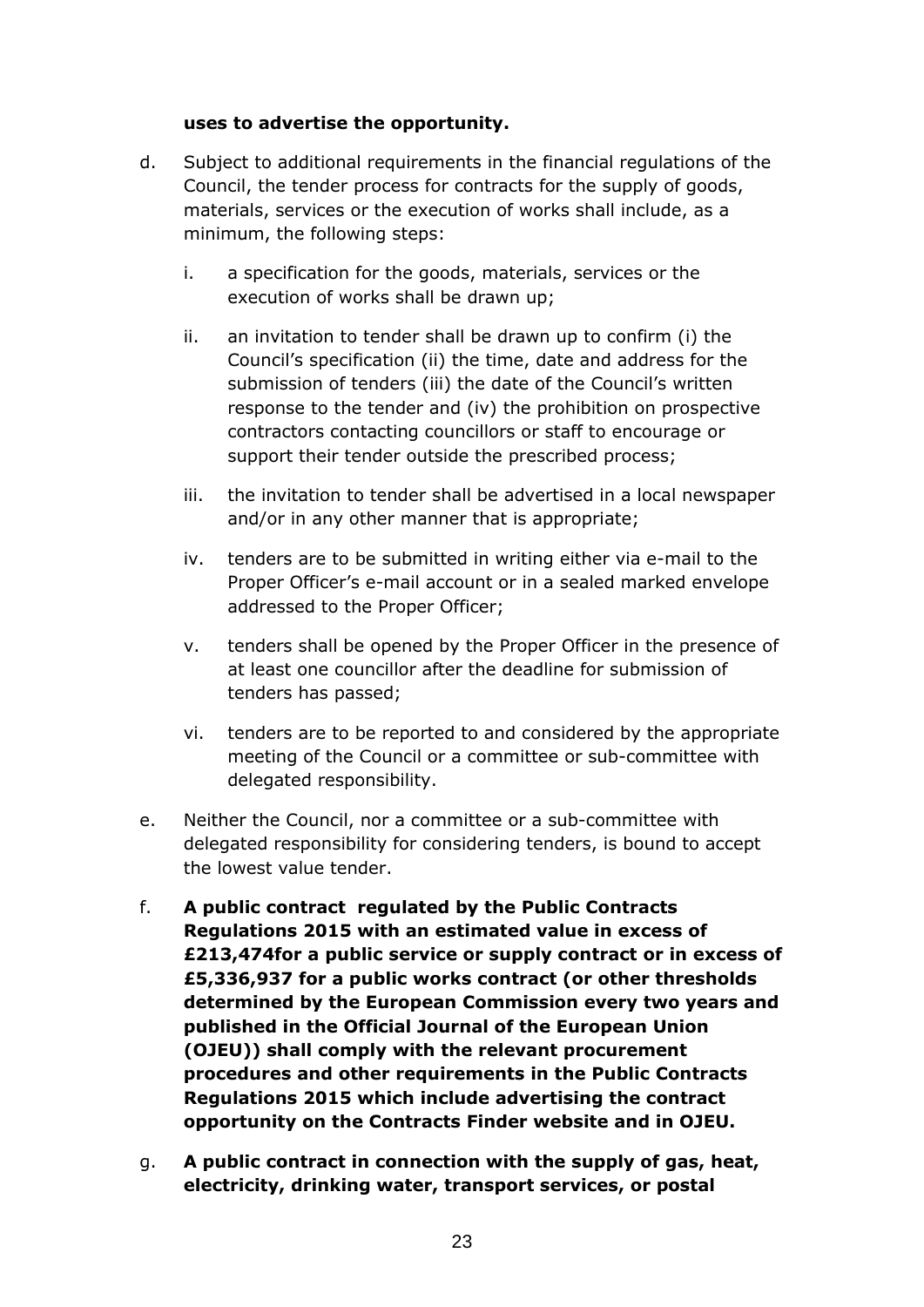**services to the public; or the provision of a port or airport; or the exploration for or extraction of gas, oil or solid fuel with an estimated value in excess of £363,424 for a supply, services or design contract; or in excess of £5,336,937 for a works contract; or £820,370 for a social and other specific services contract (or other thresholds determined by the European Commission every two years and published in OJEU) shall comply with the relevant procurement procedures and other requirements in the Utilities Contracts Regulations 2016.**

#### <span id="page-23-0"></span>**HANDLING STAFF MATTERS**

- a A matter personal to a member of staff that is being considered by a meeting of Council OR the Personnel committee is subject to standing order 11.
- b Subject to the Council's policy regarding absences from work, the Council's most senior member of staff shall notify the chair of the Personnel committee or, if he is not available, the vice-chair of the Personnel committee of absence occasioned by illness or other reason and that person shall report such absence to Personnel Committee at its next meeting.
- c The chair of the Personnel committee or in his absence, the vicechair shall upon a resolution conduct a review of the performance and annual appraisal of the work of the clerk. The reviews and appraisal shall be reported in writing and are subject to approval by resolution by Personnel committee.
- d Subject to the Council's policy regarding the handling of grievance matters, the Council's most senior member of staff (or other members of staff) shall contact the chair of the Personnel committee or in his absence, the vice-chair of the Personnel committee in respect of an informal or formal grievance matter, and this matter shall be reported back and progressed by resolution of Personnel committee.
- e Subject to the Council's policy regarding the handling of grievance matters, if an informal or formal grievance matter raised by the clerk relates to the chair or vice-chair of the Personel this shall be communicated to another member of Personnel committee, which shall be reported back and progressed by resolution of Personnel committee.
- f Any persons responsible for all or part of the management of staff shall treat as confidential the written records of all meetings relating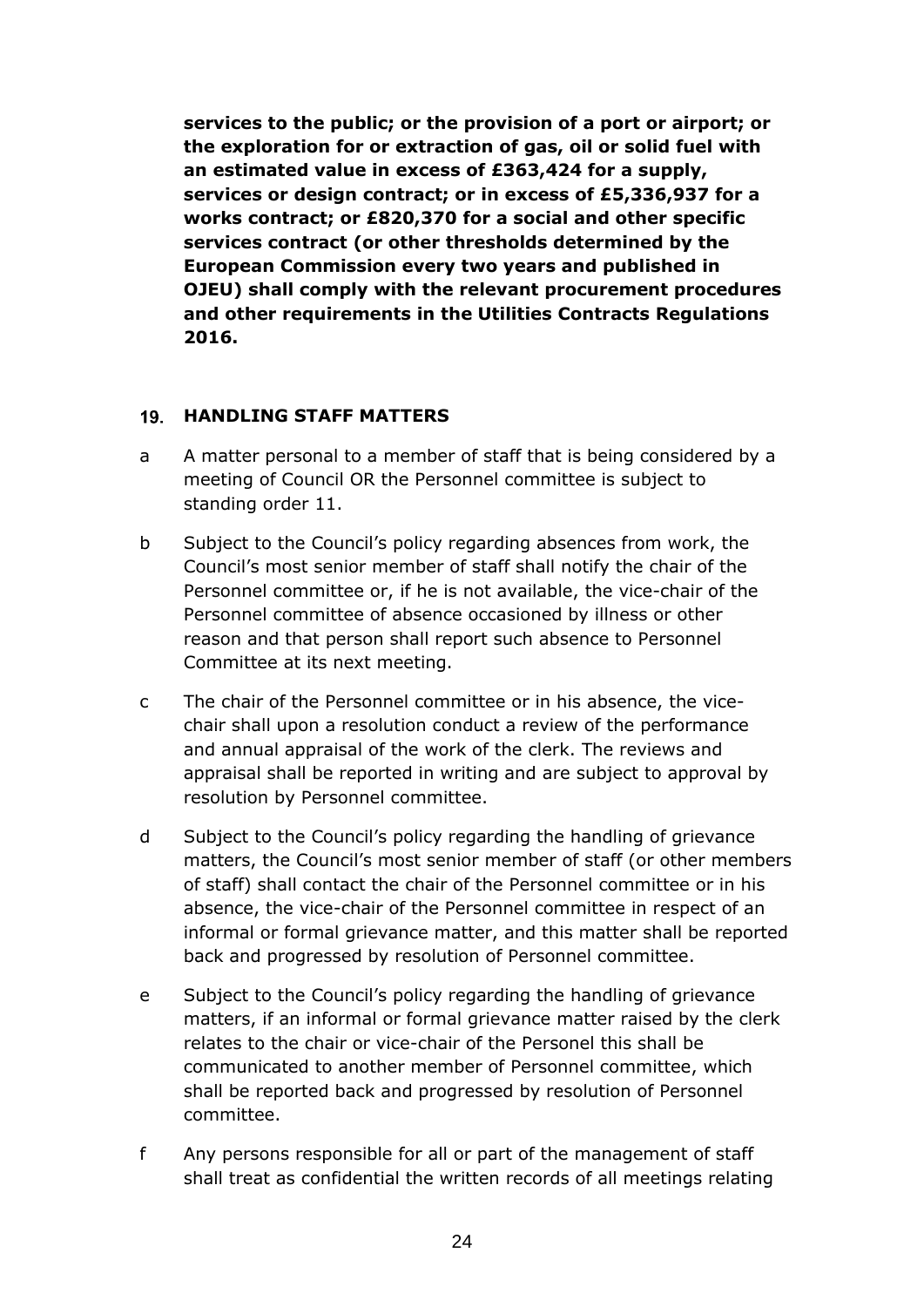to their performance, capabilities, grievance or disciplinary matters.

g In accordance with standing order 11(a), persons with line management responsibilities shall have access to staff records referred to in standing order 19(f).

#### <span id="page-24-0"></span>**RESPONSIBILITIES TO PROVIDE INFORMATION**

*See also standing order 21.*

- a **In accordance with freedom of information legislation, the Council shall publish information in accordance with its publication scheme and respond to requests for information held by the Council.**
- b **If gross annual income or expenditure (whichever is the higher) exceeds £200,000, the Council, shall publish information in accordance with the requirements of the Local Government (Transparency Requirements) (England) Regulations 2015**.
- <span id="page-24-1"></span>**RESPONSIBILITIES UNDER DATA PROTECTION LEGISLATION**  (Below is not an exclusive list).

*See also standing order 11.*

- a **The Council shall appoint a Data Protection Officer.**
- b **The Council shall have policies and procedures in place to respond to an individual exercising statutory rights concerning his personal data.**
- c **The Council shall have a written policy in place for responding to and managing a personal data breach.**
- d **The Council shall keep a record of all personal data breaches comprising the facts relating to the personal data breach, its effects and the remedial action taken.**
- e **The Council shall ensure that information communicated in its privacy notice(s) is in an easily accessible and available form and kept up to date.**
- f **The Council shall maintain a written record of its processing activities.**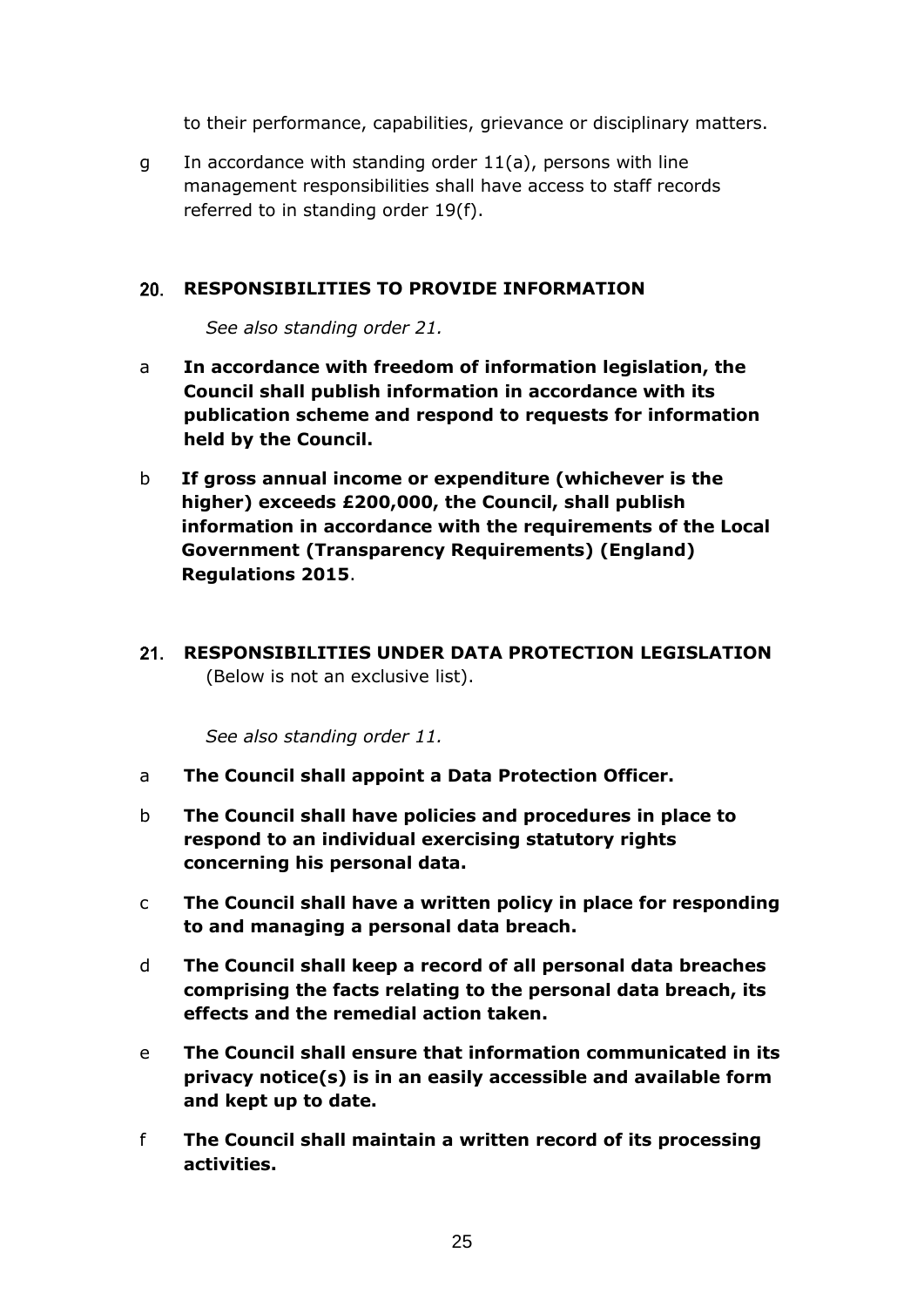#### <span id="page-25-0"></span>22. RELATIONS WITH THE PRESS/MEDIA

a Requests from the press or other media for an oral or written comment or statement from the Council, its councillors or staff shall be handled in accordance with the Council's policy in respect of dealing with the press and/or other media.

#### <span id="page-25-1"></span>**EXECUTION AND SEALING OF LEGAL DEEDS**

*See also standing orders 15(b)(xii) and (xvii).*

a A legal deed shall not be executed on behalf of the Council unless authorised by a resolution.

## b **Subject to standing order 23(a), any two councillors may sign, on behalf of the Council, any deed required by law and the Proper Officer shall witness their signatures.**

*The above is applicable to a Council without a common seal.*

## <span id="page-25-2"></span>**COMMUNICATING WITH DISTRICT AND COUNTY OR UNITARY COUNCILLORS**

- a An invitation to attend a meeting of the Council shall be sent, together with the agenda, to the ward councillor(s) of the Unitary Council representing the area of the Council.
- b Unless the Council determines otherwise, a copy of each letter sent to the Unitary Council shall be sent to the ward councillor(s) representing the area of the Council.

## <span id="page-25-3"></span>**RESTRICTIONS ON COUNCILLOR ACTIVITIES**

- a. Unless duly authorised no councillor shall:
	- i. inspect any land and/or premises which the Council has a right or duty to inspect; or
	- ii. issue orders, instructions or directions; or
	- iii. represent themselves to any external persons or organisations as speaking or representing the Council.